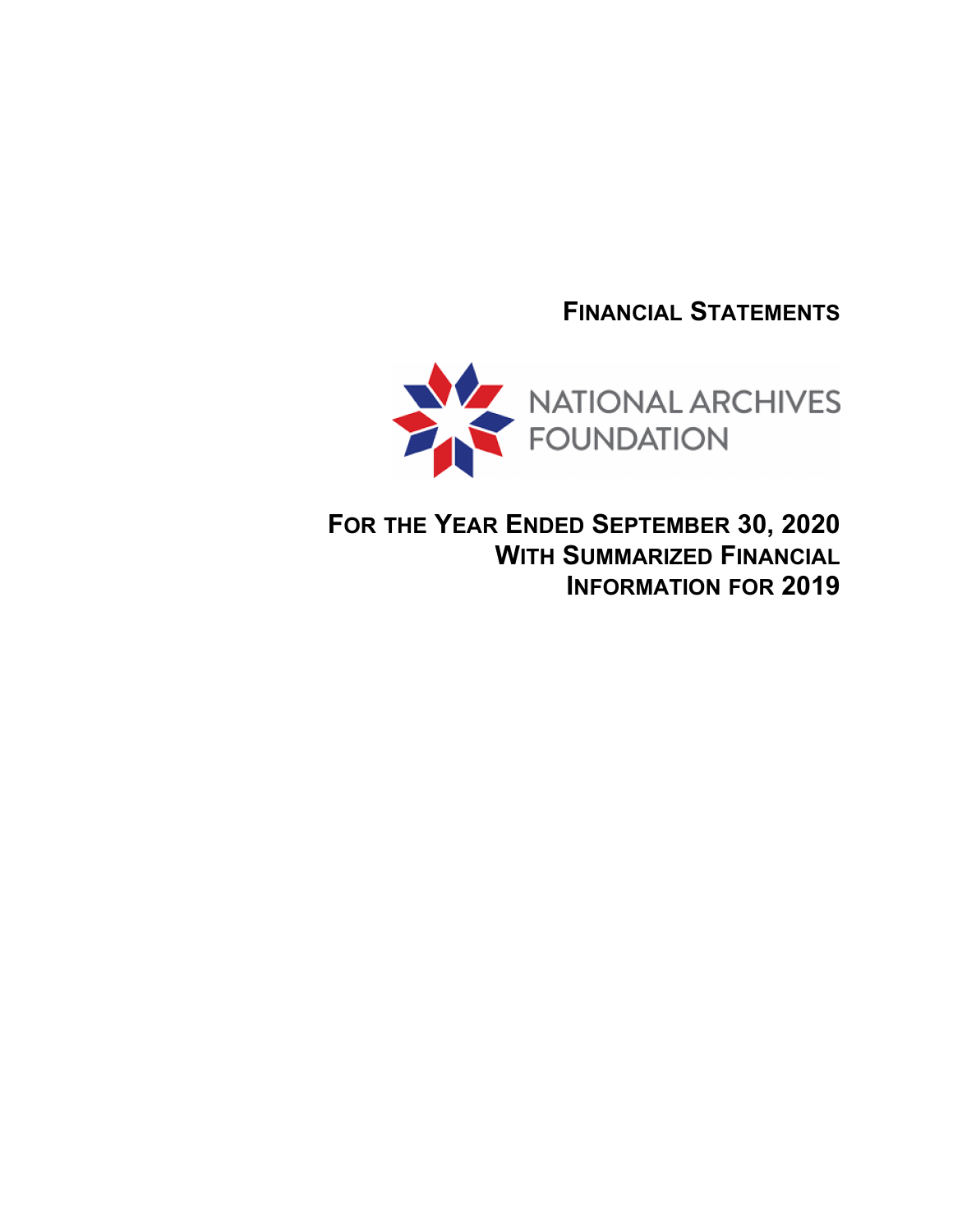# **CONTENTS**

|                               |                                                                                                                                   | <b>PAGE NO.</b> |
|-------------------------------|-----------------------------------------------------------------------------------------------------------------------------------|-----------------|
| INDEPENDENT AUDITOR'S REPORT  |                                                                                                                                   | $2 - 3$         |
|                               | EXHIBIT A - Statement of Financial Position, as of September 30, 2020,<br>with Summarized Financial Information for 2019          | 4               |
| Information for 2019          | EXHIBIT B - Statement of Activities and Change in Net Assets, for the<br>Year Ended September 30, 2020, with Summarized Financial | 5               |
| for 2019                      | EXHIBIT C - Statement of Functional Expenses, for the Year Ended<br>September 30, 2020, with Summarized Financial Information     | $6 - 7$         |
|                               | EXHIBIT D - Statement of Cash Flows, for the Year Ended September 30,<br>2020, with Summarized Financial Information for 2019     | 8               |
| NOTES TO FINANCIAL STATEMENTS |                                                                                                                                   | $9 - 20$        |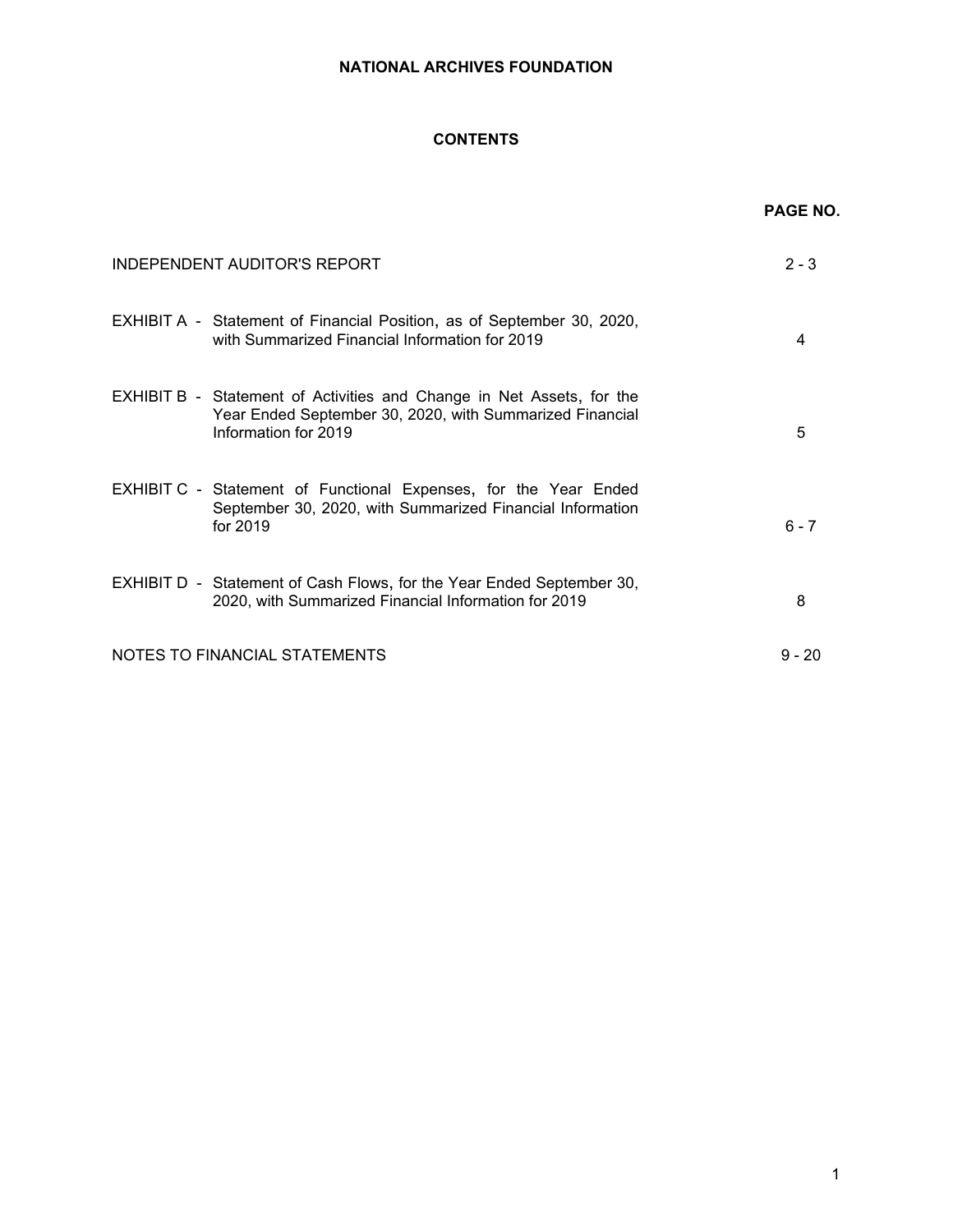

# **INDEPENDENT AUDITOR'S REPORT**

To the Board of Directors National Archives Foundation Washington, D.C.

We have audited the accompanying financial statements of the National Archives Foundation (the Foundation), which comprise the statement of financial position as of September 30, 2020, and the related statements of activities and change in net assets, functional expenses and cash flows for the year then ended, and the related notes to the financial statements.

# **Management's Responsibility for the Financial Statements**

Management is responsible for the preparation and fair presentation of these financial statements in accordance with accounting principles generally accepted in the United States of America; this includes the design, implementation and maintenance of internal control relevant to the preparation and fair presentation of financial statements that are free from material misstatement, whether due to fraud or error.

# **Auditor's Responsibility**

Our responsibility is to express an opinion on these financial statements based on our audit. We conducted our audit in accordance with auditing standards generally accepted in the United States of America. Those standards require that we plan and perform the audit to obtain reasonable assurance about whether the financial statements are free from material misstatement.

An audit involves performing procedures to obtain audit evidence about the amounts and disclosures in the financial statements. The procedures selected depend on the auditor's judgment, including the assessment of the risks of material misstatement of the financial statements, whether due to fraud or error. In making those risk assessments, the auditor considers internal control relevant to the entity's preparation and fair presentation of the financial statements in order to design audit procedures that are appropriate in the circumstances, but not for the purpose of expressing an opinion on the effectiveness of the entity's internal control. Accordingly, we express no such opinion. An audit also includes evaluating the appropriateness of accounting policies used and the reasonableness of significant accounting estimates made by management, as well as evaluating the overall presentation of the financial statements.

We believe that the audit evidence we have obtained is sufficient and appropriate to provide a basis for our audit opinion.

# **Opinion**

In our opinion, the financial statements referred to above present fairly, in all material respects, the financial position of the Foundation as of September 30, 2020, and the change in its net assets and its cash flows for the year then ended in accordance with accounting principles generally accepted in the United States of America.

> **4550 MONTGOMERY AVENUE · SUITE 800 NORTH · BETHESDA, MARYLAND 20814 (301) 951-9090 · WWW.GRFCPA.COM \_\_\_\_\_\_\_\_\_\_\_\_\_\_\_\_\_\_\_\_\_\_\_\_\_\_\_\_\_\_\_\_\_\_\_\_\_\_\_\_\_\_\_\_\_\_\_\_\_\_**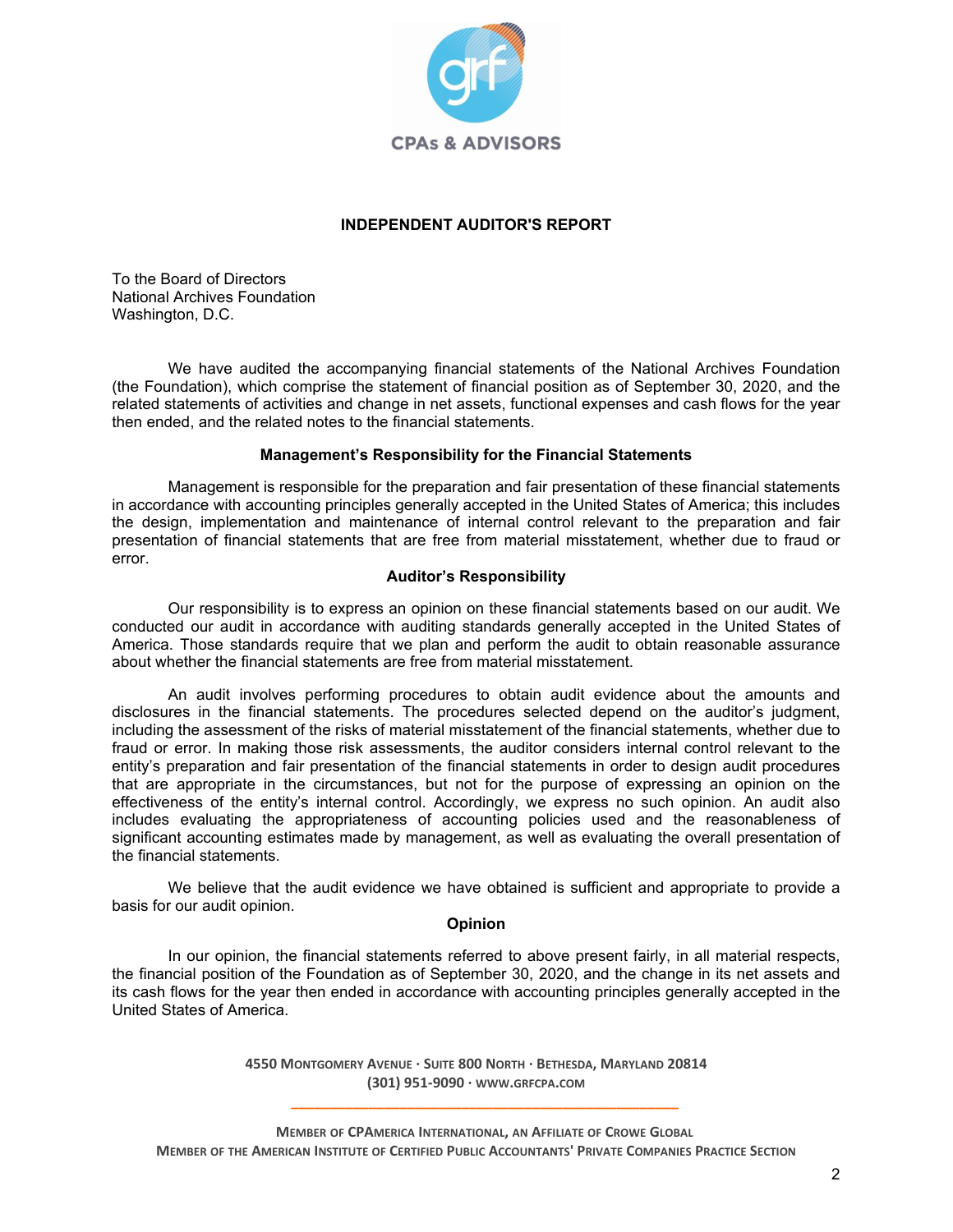### **Report on Summarized Comparative Information**

We have previously audited the Foundation's 2019 financial statements, and we expressed an unmodified audit opinion on those audited financial statements in our report dated March 17, 2020. In our opinion, the summarized comparative information presented herein as of and for the year ended 2019, is consistent, in all material respects, with the audited financial statements from which it has been derived.

Gelman Roseaberg & Freedman

March 9, 2021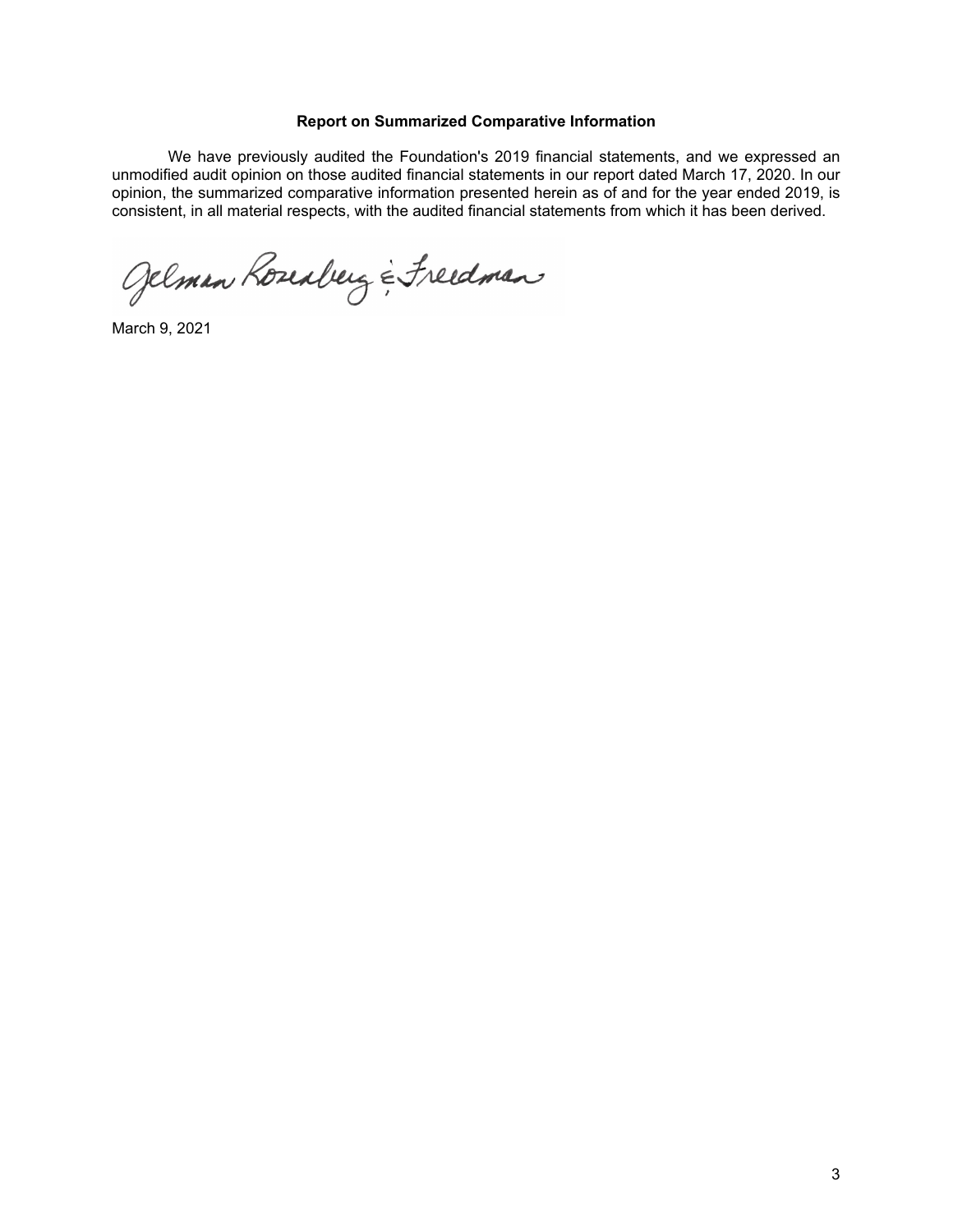# **STATEMENT OF FINANCIAL POSITION AS OF SEPTEMBER 30, 2020 WITH SUMMARIZED FINANCIAL INFORMATION FOR 2019**

# **ASSETS**

|                                                                                                                                                | 2020                                                                     | 2019                                                 |
|------------------------------------------------------------------------------------------------------------------------------------------------|--------------------------------------------------------------------------|------------------------------------------------------|
| <b>CURRENT ASSETS</b>                                                                                                                          |                                                                          |                                                      |
| Cash and cash equivalents<br>Investments<br>Accounts receivable<br>Current portion of pledges receivable, net<br>Inventory<br>Prepaid expenses | \$<br>1,072,218 \$ 1,494,863<br>6,377,262<br>72,750<br>979,198<br>41,699 | 5,167,562<br>21,417<br>424,244<br>848,772<br>116,668 |
| Total current assets                                                                                                                           | 8,543,127                                                                | 8,073,526                                            |
| <b>FIXED ASSETS</b>                                                                                                                            |                                                                          |                                                      |
| Equipment<br>Less: Accumulated depreciation                                                                                                    | 241,829<br>(198, 683)                                                    | 200,571<br>(193, 459)                                |
| Net fixed assets                                                                                                                               | 43,146                                                                   | 7,112                                                |
| <b>NON-CURRENT ASSETS</b>                                                                                                                      |                                                                          |                                                      |
| Long-term pledges receivable, net                                                                                                              | 62,972                                                                   | 66,147                                               |
| <b>TOTAL ASSETS</b>                                                                                                                            | \$8,649,245                                                              | \$8,146,785                                          |
| <b>LIABILITIES AND NET ASSETS</b>                                                                                                              |                                                                          |                                                      |
| <b>CURRENT LIABILITIES</b>                                                                                                                     |                                                                          |                                                      |
| Line of credit<br>Loan payable<br>Accounts payable<br>Accrued salaries and benefits<br>Deferred revenue                                        | \$<br>543,729<br>457,255<br>238,406<br>108,731<br>69,122                 | \$<br>180,600<br>58,669<br>123,841                   |
| <b>Total liabilities</b>                                                                                                                       | 1,417,243                                                                | 363,110                                              |
| <b>NET ASSETS</b>                                                                                                                              |                                                                          |                                                      |
| Without donor restrictions<br>With donor restrictions                                                                                          | 2,209,497<br>5,022,505                                                   | 3,246,153<br>4,537,522                               |

Total net assets 7,232,002 7,783,675 **TOTAL LIABILITIES AND NET ASSETS \$ 8,649,245 \$ 8,146,785**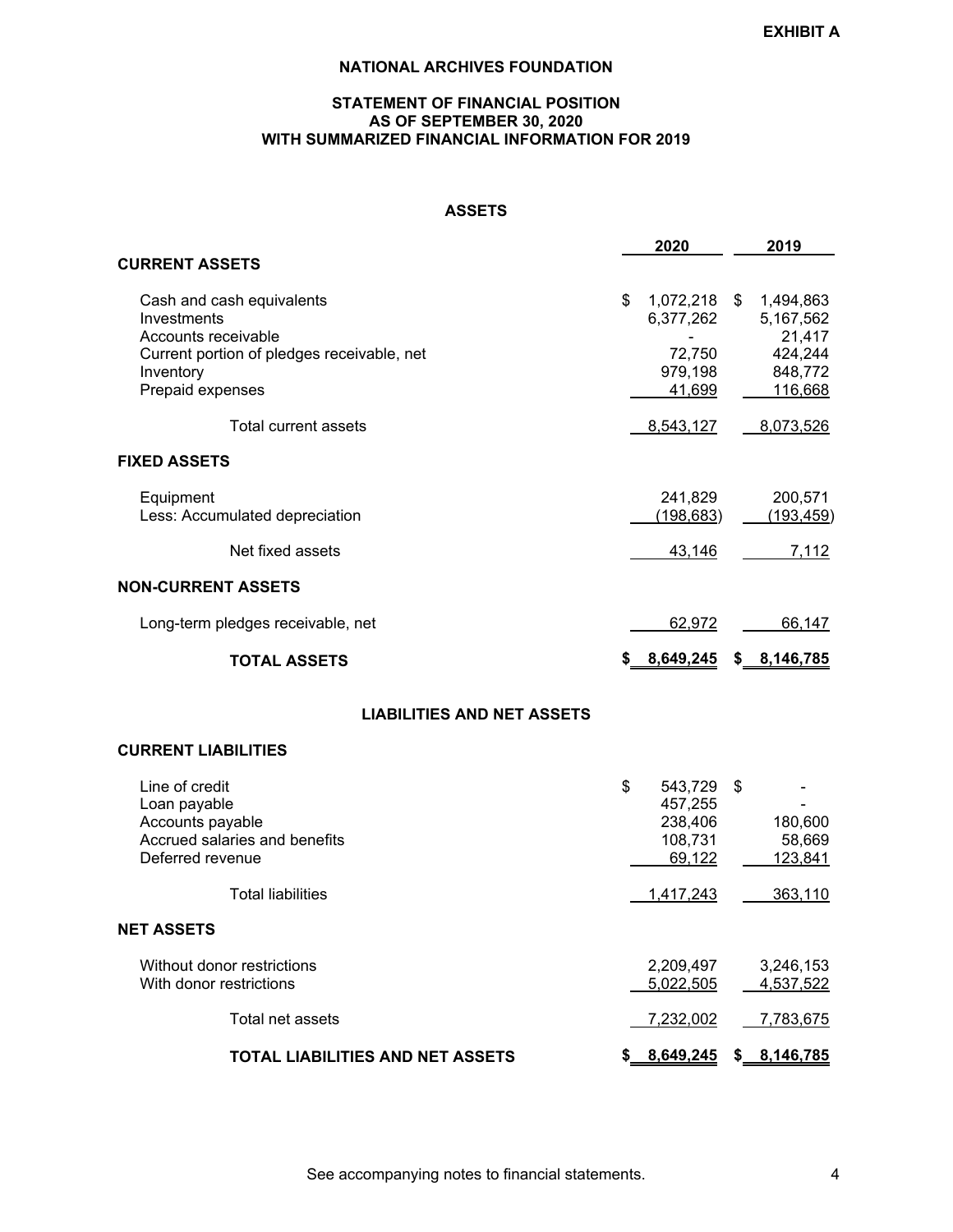# **STATEMENT OF ACTIVITIES AND CHANGE IN NET ASSETS FOR THE YEAR ENDED SEPTEMBER 30, 2020 WITH SUMMARIZED FINANCIAL INFORMATION FOR 2019**

|                                                                                |                      | 2019                |              |              |
|--------------------------------------------------------------------------------|----------------------|---------------------|--------------|--------------|
|                                                                                | <b>Without Donor</b> | <b>With Donor</b>   |              |              |
|                                                                                | <b>Restrictions</b>  | <b>Restrictions</b> | <b>Total</b> | <b>Total</b> |
| <b>SUPPORT AND REVENUE</b>                                                     |                      |                     |              |              |
| Support:                                                                       |                      |                     |              |              |
| Contributions and grants                                                       | \$<br>904,744 \$     | 1,612,838 \$        | 2,517,582 \$ | 3,501,762    |
| Contributed goods and services                                                 | 996,947              |                     | 996,947      | 500,588      |
| Membership dues                                                                | 320,404              |                     | 320,404      | 309,667      |
| Net assets released from donor                                                 |                      |                     |              |              |
| restrictions                                                                   | 1,431,695            | (1,431,695)         |              |              |
|                                                                                |                      |                     |              |              |
| Total support                                                                  | 3,653,790            | 181,143             | 3,834,933    | 4,312,017    |
|                                                                                |                      |                     |              |              |
| Revenue:                                                                       |                      |                     |              |              |
| Archives shop revenue, net of cost of<br>goods sold and shrinkage of \$715,874 |                      |                     |              |              |
| for 2020                                                                       | 621,249              |                     | 621,249      | 1,849,879    |
| Investment (loss) income, net                                                  | (18, 572)            | 219,370             | 200,798      | 299,665      |
| Exhibition revenue                                                             | 159,020              |                     | 159,020      | 191,870      |
| Royalties and miscellaneous                                                    | 610                  |                     | 610          | 11,891       |
|                                                                                |                      |                     |              |              |
| Total revenue                                                                  | 762,307              | 219,370             | 981,677      | 2,353,305    |
| Total support and revenue                                                      | 4,416,097            | 400,513             | 4,816,610    | 6,665,322    |
|                                                                                |                      |                     |              |              |
| <b>EXPENSES</b>                                                                |                      |                     |              |              |
| Program Services:                                                              |                      |                     |              |              |
| (1) Museum Activities                                                          | 695,615              |                     | 695,615      | 941,501      |
| (2) Theater Programs                                                           | 66,994               |                     | 66,994       | 73,567       |
| (3) Education                                                                  | 491,392              |                     | 491,392      | 626,856      |
| (4) Auxiliary Programs                                                         |                      |                     |              | 32,000       |
| (5) Exhibitions                                                                | 187,288              |                     | 187,288      | 1,071,437    |
| (6) Archives Shop                                                              | 1,319,823            |                     | 1,319,823    | 1,213,715    |
| (7) Ronald Reagan Library                                                      | 319,390              |                     | 319,390      | 531,845      |
|                                                                                |                      |                     |              |              |
| Total program services                                                         | 3,080,502            |                     | 3,080,502    | 4,490,921    |
| <b>Supporting Services:</b>                                                    |                      |                     |              |              |
| (9) General and Administrative                                                 | 977,217              |                     | 977,217      | 1,254,030    |
| (10) Fundraising                                                               | 1,310,564            |                     | 1,310,564    | 1,331,976    |
|                                                                                |                      |                     |              |              |
| Total supporting services                                                      | 2,287,781            |                     | 2,287,781    | 2,586,006    |
| <b>Total expenses</b>                                                          | 5,368,283            |                     | 5,368,283    | 7,076,927    |
| Change in net assets before other item                                         | (952, 186)           | 400,513             | (551, 673)   | (411, 605)   |
| <b>OTHER ITEM</b>                                                              |                      |                     |              |              |
|                                                                                |                      |                     |              |              |
| Transfer of net assets                                                         | (84, 470)            | 84,470              |              |              |
| Change in net assets                                                           | (1,036,656)          | 484,983             | (551, 673)   | (411, 605)   |
| Net assets at beginning of year                                                | 3,246,153            | 4,537,522           | 7,783,675    | 8,195,280    |
| NET ASSETS AT END OF YEAR                                                      | 2,209,497 \$         | $5,022,505$ \$      | 7,232,002 \$ | 7,783,675    |
|                                                                                |                      |                     |              |              |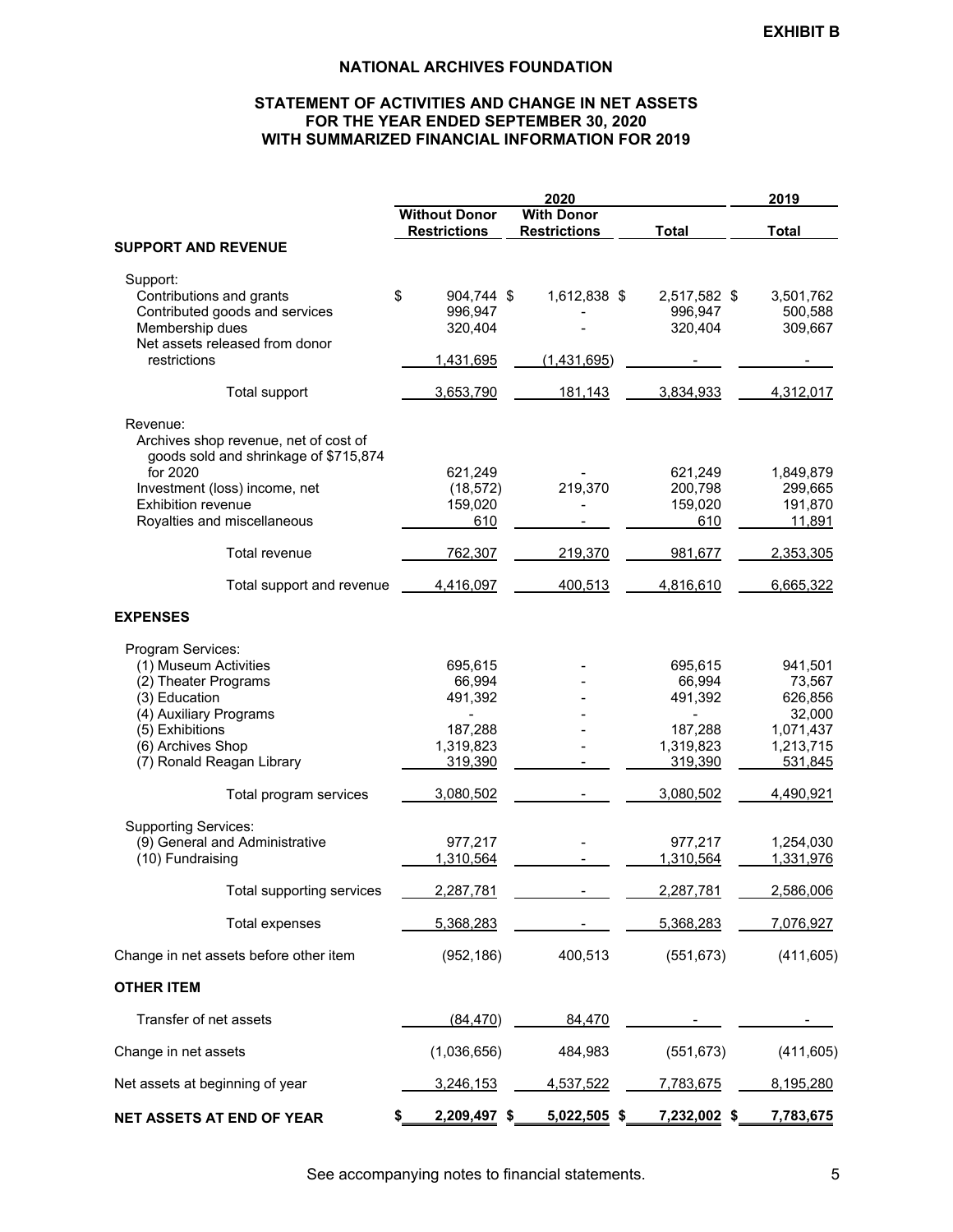# **STATEMENT OF FUNCTIONAL EXPENSES FOR THE YEAR ENDED SEPTEMBER 30, 2020 WITH SUMMARIZED FINANCIAL INFORMATION FOR 2019**

|                           |    | (1) Museum<br><b>Activities</b> | (2) Theater                       |                                   | Programs (3) Education (5) Exhibitions | (6) Archives<br><b>Shop</b> |
|---------------------------|----|---------------------------------|-----------------------------------|-----------------------------------|----------------------------------------|-----------------------------|
| Salaries and benefits     | \$ | 261,727 \$                      | 23,942 \$                         | 62,116 \$                         | 100,484 \$                             | 664,024                     |
| Printing                  |    | 14.794                          | $\overline{\phantom{0}}$          | 613                               | 84                                     | 3,758                       |
| Professional fees         |    | 256,000                         | 25,783                            | 81,186                            | 44,959                                 | 361,778                     |
| Occupancy<br>Insurance    |    | 37,283                          | 3,023<br>$\overline{\phantom{a}}$ | 8,845<br>$\overline{\phantom{0}}$ | 14,314<br>$\blacksquare$               | 94,591                      |
| Travel and entertainment  |    | 841                             | 6,813                             | 3,953                             | 1,462                                  | 4,151                       |
| Postage and delivery      |    | 229                             |                                   | $\overline{\phantom{0}}$          | 164                                    | 67,769                      |
| Supplies                  |    | 8,716                           | 380                               | 8,876                             | 400                                    | 32,632                      |
| Dues and subscriptions    |    | 34                              |                                   |                                   |                                        |                             |
| Shop operating expenses   |    |                                 |                                   |                                   |                                        | 1,825                       |
| Depreciation              |    | 1,991                           |                                   |                                   |                                        | 3,108                       |
| Advertising and promotion |    | 103,153                         | 7,053                             | 28,530                            | 25,421                                 | 40,769                      |
| Events and meetings       |    |                                 |                                   |                                   |                                        |                             |
| Miscellaneous             |    | 5,425                           |                                   | 7,241                             |                                        | 2,806                       |
| Interest expense          |    |                                 |                                   |                                   |                                        | 37                          |
| Equipment                 |    |                                 |                                   |                                   |                                        | 2,584                       |
| Awards                    |    |                                 |                                   | 283,905                           |                                        |                             |
| Contracts                 |    |                                 |                                   |                                   |                                        |                             |
| Accounting/Audit          |    | 5,045                           |                                   |                                   |                                        | 39,096                      |
| Telephone                 |    |                                 |                                   |                                   |                                        | 895                         |
| Legal                     |    |                                 |                                   |                                   |                                        |                             |
| Meetings and conventions  |    | 377                             |                                   | 3,627                             |                                        |                             |
| <b>Bank fees</b>          |    |                                 |                                   |                                   |                                        |                             |
| Data processing           |    |                                 |                                   |                                   |                                        |                             |
| Grants                    |    |                                 |                                   | 2,500                             |                                        |                             |
| Membership dues           |    |                                 |                                   |                                   |                                        |                             |
| Cost of goods sold        |    |                                 |                                   |                                   |                                        | 715,874                     |
| Sub-total                 |    | 695,615                         | 66,994                            | 491,392                           | 187,288                                | 2,035,697                   |
| Less: Cost of goods sold  |    |                                 |                                   |                                   |                                        | (715, 874)                  |
| <b>TOTAL</b>              | S  | $695,615$ \$                    | 66,994                            | 491,392 \$<br>\$                  |                                        | 187,288 \$ 1,319,823        |

**2020**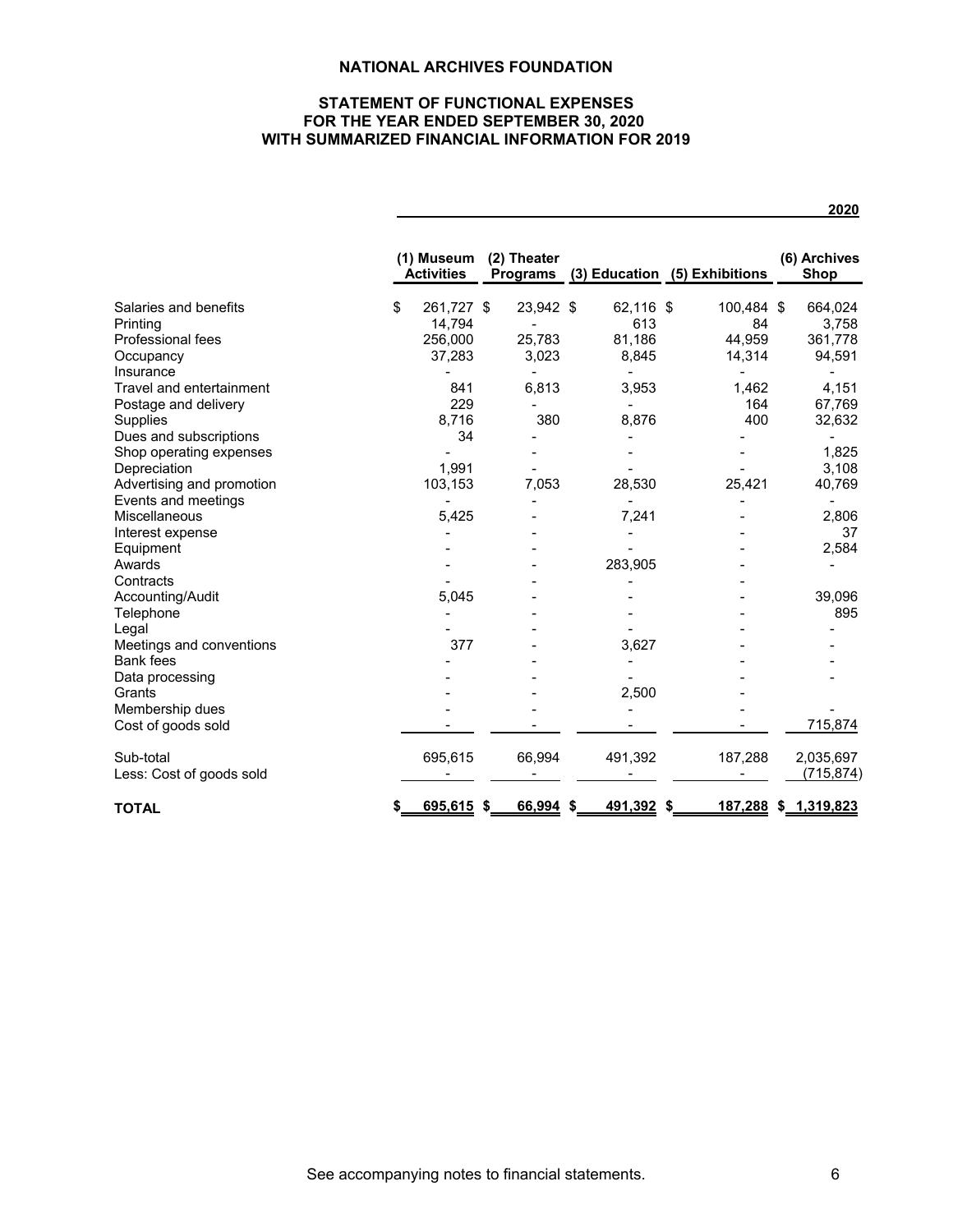|                                                                         |                                                                                                                                                                                                                                             |                                                                                                                                                                    |                                                                                                                                              |                                                                                                                                                                                             |                                                                                                                                                                                                                                                                        | 2019                                                                                                                                                                                                                       |
|-------------------------------------------------------------------------|---------------------------------------------------------------------------------------------------------------------------------------------------------------------------------------------------------------------------------------------|--------------------------------------------------------------------------------------------------------------------------------------------------------------------|----------------------------------------------------------------------------------------------------------------------------------------------|---------------------------------------------------------------------------------------------------------------------------------------------------------------------------------------------|------------------------------------------------------------------------------------------------------------------------------------------------------------------------------------------------------------------------------------------------------------------------|----------------------------------------------------------------------------------------------------------------------------------------------------------------------------------------------------------------------------|
| (7) Ronald<br>Reagan<br>Library                                         | (8) Total<br>Program<br><b>Services (Sum</b><br>of (1) to (7))                                                                                                                                                                              | (9) General and<br>Administrative                                                                                                                                  | <b>Supporting Services</b><br>(10)<br><b>Fundraising</b>                                                                                     | $(11)$ Total<br><b>Supporting</b><br><b>Services</b><br>$((9)+(10))$                                                                                                                        | $(12)$ Total<br><b>Expenses</b><br>$((8)+(11))$                                                                                                                                                                                                                        | <b>Total</b><br><b>Expenses</b>                                                                                                                                                                                            |
| \$<br>265,112<br>9,123<br>2,508<br>5,500<br>22,939<br>14,208<br>319,390 | \$<br>1,112,293 \$<br>19,249<br>1,034,818<br>158,056<br>26,343<br>68,162<br>53,512<br>34<br>1,825<br>5,099<br>204,926<br>20,972<br>37<br>2,584<br>283,905<br>67,080<br>15,103<br>4,004<br>2,500<br>715,874<br>3,796,376<br><u>(715,874)</u> | 493.877 \$<br>4,616<br>55,043<br>71,315<br>23,253<br>6,097<br>1,925<br>14,059<br>325<br>125<br>869<br>9.544<br>228<br>67,908<br>828<br>225,587<br>1,618<br>977,217 | 936.649 \$<br>63,944<br>123,386<br>133,818<br>17,964<br>3,190<br>3,662<br>1,052<br>9.874<br>12<br>13,190<br>2,132<br>817<br>874<br>1,310,564 | 1,430,526 \$<br>68,560<br>178,429<br>205,133<br>23,253<br>24,061<br>5,115<br>17,721<br>1.377<br>125<br>869<br>19,418<br>240<br>81,098<br>828<br>225,587<br>3,750<br>817<br>874<br>2,287,781 | 2,542,819 \$<br>87,809<br>1,213,247<br>363,189<br>23,253<br>50,404<br>73,277<br>71,233<br>1,411<br>1,825<br>5,224<br>205,795<br>40,390<br>37<br>2,824<br>283,905<br>148,178<br>15,931<br>225,587<br>7,754<br>817<br>2,500<br>874<br>715,874<br>6,084,157<br>(715, 874) | 2,580,067<br>55,203<br>2,025,545<br>357,990<br>16,488<br>57,622<br>90,734<br>102,738<br>4,415<br>2,215<br>8,120<br>382,070<br>643,864<br>242<br>48<br>466,100<br>145,012<br>448<br>85,833<br>20,173<br>32,000<br>7,076,927 |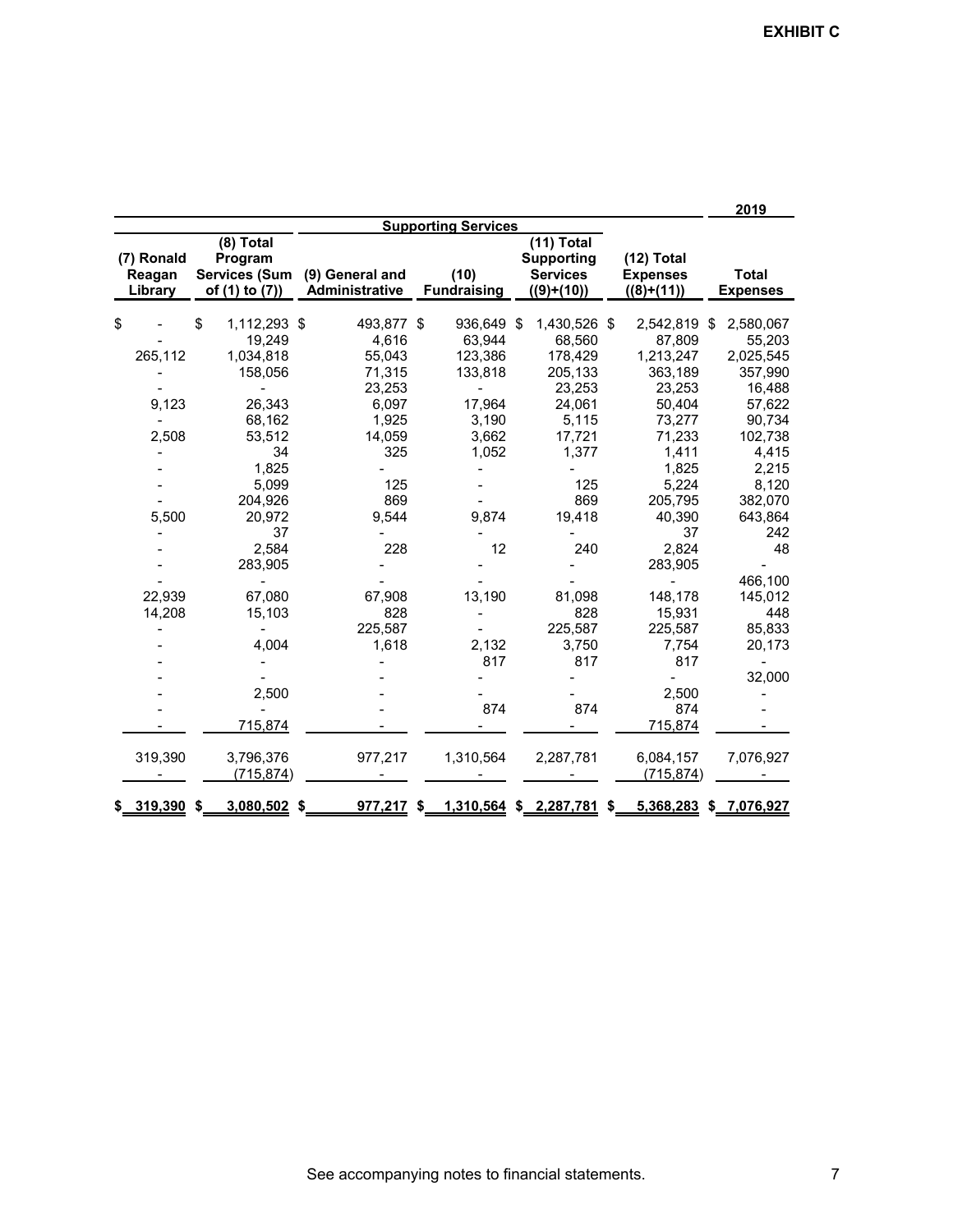# **STATEMENT OF CASH FLOWS FOR THE YEAR ENDED SEPTEMBER 30, 2020 WITH SUMMARIZED FINANCIAL INFORMATION FOR 2019**

|                                                                                                                                                                                                                                | 2020                                                   | 2019                                                                 |
|--------------------------------------------------------------------------------------------------------------------------------------------------------------------------------------------------------------------------------|--------------------------------------------------------|----------------------------------------------------------------------|
| <b>CASH FLOWS FROM OPERATING ACTIVITIES</b>                                                                                                                                                                                    |                                                        |                                                                      |
| Change in net assets                                                                                                                                                                                                           | \$<br>$(551, 673)$ \$                                  | (411, 605)                                                           |
| Adjustments to reconcile change in net assets to<br>net cash used by operating activities:                                                                                                                                     |                                                        |                                                                      |
| Depreciation<br>Other change in accumulated depreciation<br>Realized gain from sale of investments<br>Unrealized gain on investments<br>Receipts of contributed securities<br>Proceeds from the sale of contributed securities | 5,224<br>(86, 327)<br>(10, 618)<br>(57, 228)<br>57,228 | 8,120<br>(1,834)<br>(30, 850)<br>(179, 685)<br>(254, 787)<br>254,787 |
| Change in discount on long term receivables                                                                                                                                                                                    | (10, 831)                                              | 33,036                                                               |
| Decrease (increase) in:<br>Accounts receivable<br>Pledges receivable<br>Inventory<br>Prepaid expenses                                                                                                                          | 21,417<br>365,500<br>(130, 426)<br>74,969              | (17, 417)<br>211,205<br>116,844<br>28,523                            |
| Increase (decrease) in:<br>Accounts payable<br>Accrued salaries and benefits<br>Deferred revenue                                                                                                                               | 57,806<br>50,062<br>(54, 719)                          | (19, 274)<br>2,444<br>27,266                                         |
| Net cash used by operating activities                                                                                                                                                                                          | (269, 616)                                             | (233, 227)                                                           |
| <b>CASH FLOWS FROM INVESTING ACTIVITIES</b>                                                                                                                                                                                    |                                                        |                                                                      |
| Purchase of fixed assets<br>Purchases of investments<br>Proceeds from sale of investments                                                                                                                                      | (41, 258)<br>(1, 112, 755)                             | (1,843,667)<br>725,799                                               |
| Net cash used by investing activities                                                                                                                                                                                          | (1, 154, 013)                                          | (1, 117, 868)                                                        |
| <b>CASH FLOWS FROM FINANCING ACTIVITIES</b>                                                                                                                                                                                    |                                                        |                                                                      |
| Proceeds from line of credit<br>Proceeds from note payable                                                                                                                                                                     | 543,729<br>457,255                                     |                                                                      |
| Net cash provided by financing activities                                                                                                                                                                                      | 1,000,984                                              |                                                                      |
| Net decrease in cash and cash equivalents                                                                                                                                                                                      | (422, 645)                                             | (1,351,095)                                                          |
| Cash and cash equivalents at beginning of year                                                                                                                                                                                 | <u>1,494,863</u>                                       | <u>2,845,958</u>                                                     |
| CASH AND CASH EQUIVALENTS AT END OF YEAR                                                                                                                                                                                       | 1,072,218                                              | \$<br>1,494,863                                                      |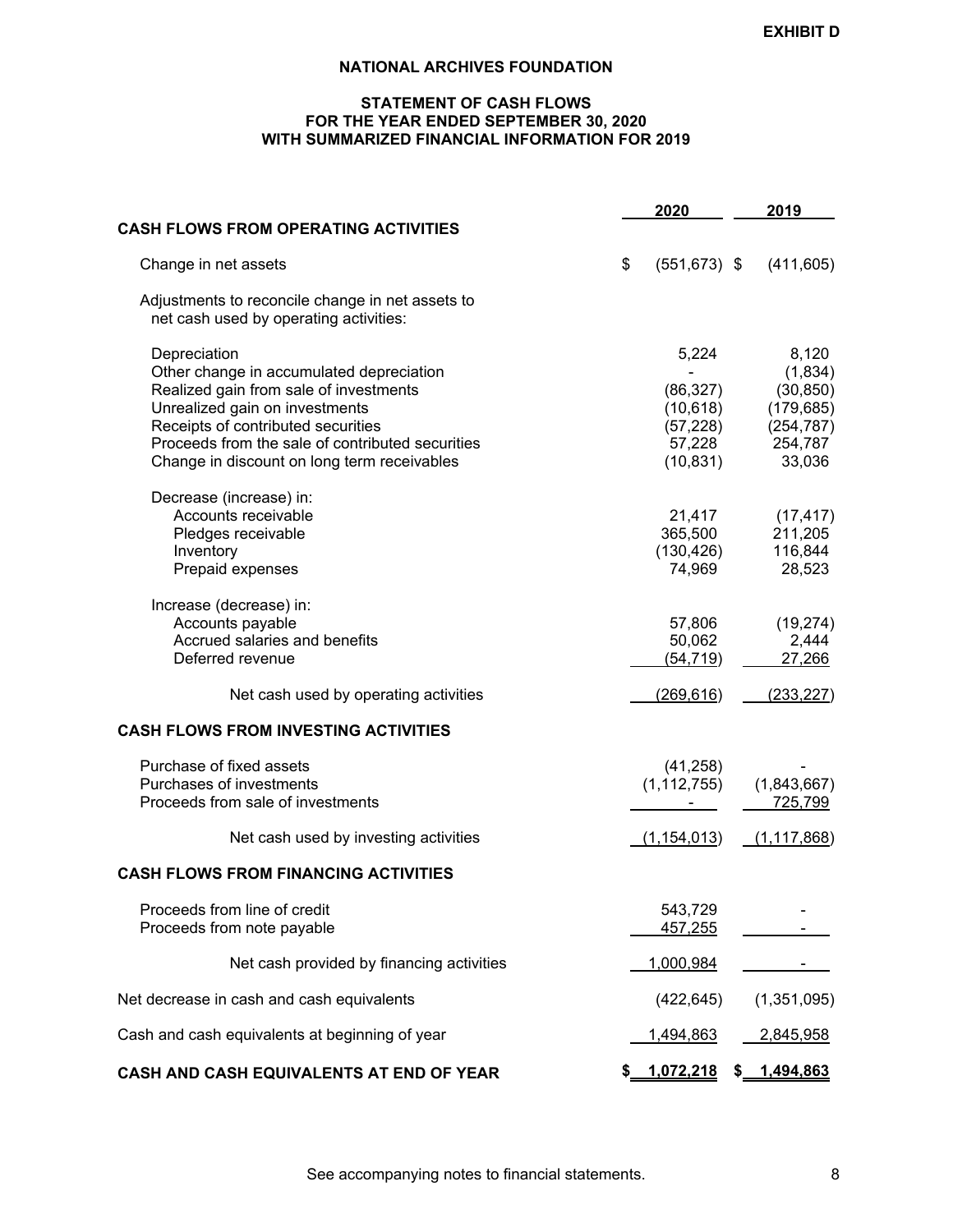# **NOTES TO FINANCIAL STATEMENTS SEPTEMBER 30, 2020**

### **1. SUMMARY OF SIGNIFICANT ACCOUNTING POLICIES AND GENERAL INFORMATION**

#### Organization -

The National Archives Foundation (the Foundation), formerly the Foundation for the National Archives, a 501(c)(3) organization, is directed by men and women from the private sector who are dedicated to the institution that holds and preserves the records of the United States of America. The National Archives is guardian of the nation's most important and treasured documents. At the heart of its holdings are the Charters of Freedom: the Declaration of Independence, the Constitution and the Bill of Rights. These documents exist as the cornerstone of our society.

It is the mission of the Foundation to create public awareness of the importance of the National Archives as a cultural resource in the American democracy - a place where historians, seekers of justice and private citizens can find evidence on which truth is based.

The Foundation was created to support the Archivist of the United States in developing programs, technology, projects and materials that will introduce and interpret the Archives collection to the American people and to people around the world. The purpose of the Foundation is to educate, enrich and inspire a deeper appreciation of our country's heritage through the collected evidence of its history.

Basis of presentation -

The accompanying financial statements are presented on the accrual basis of accounting, and in accordance with Financial Accounting Standards Board (FASB) Accounting Standards Update (ASU) 2016-14, *Presentation of Financial Statements of Not-for-Profit Entitie*s. As such, net assets are reported within two net asset classifications: without donor restrictions and with donor restrictions. Descriptions of the two net asset categories are as follows:

- **Net Assets Without Donor Restrictions** Net assets available for use in general operations and not subject to donor restrictions are recorded as "net assets without donor restrictions". Assets restricted solely through the actions of the Board are referred to as Board Designated and are also reported as net assets without donor restrictions.
- **Net Assets With Donor Restrictions -** Net assets may be subject to donor-imposed stipulations that are more restrictive than the Foundation's mission and purpose. Some donor imposed restrictions are temporary in nature, such as those that will be met by the passage of time or other events specified by the donor. Donor imposed restrictions are released when the restriction expires, that is, when the stipulated time has elapsed, when the stipulated purpose for which the resource was restricted has been fulfilled, or both. Other donor imposed restrictions are perpetual in nature, where the donor stipulates that resources be maintained in perpetuity. Gifts of long-lived assets and gifts of cash restricted for the acquisition of long-lived assets are recognized as revenue without donor restrictions when the assets are placed in service.
- **Transfer of Net Assets** During the 2020 fiscal year, management did a review of the balance of the Ronald Reagan Library Situation Room As a result of the review it was determined that a reclassification entry was required to correct the balances of the the fund. Accordingly, a transfer of \$84,470 was made from net assets without donor restrictions, to net assets with donor restrictions.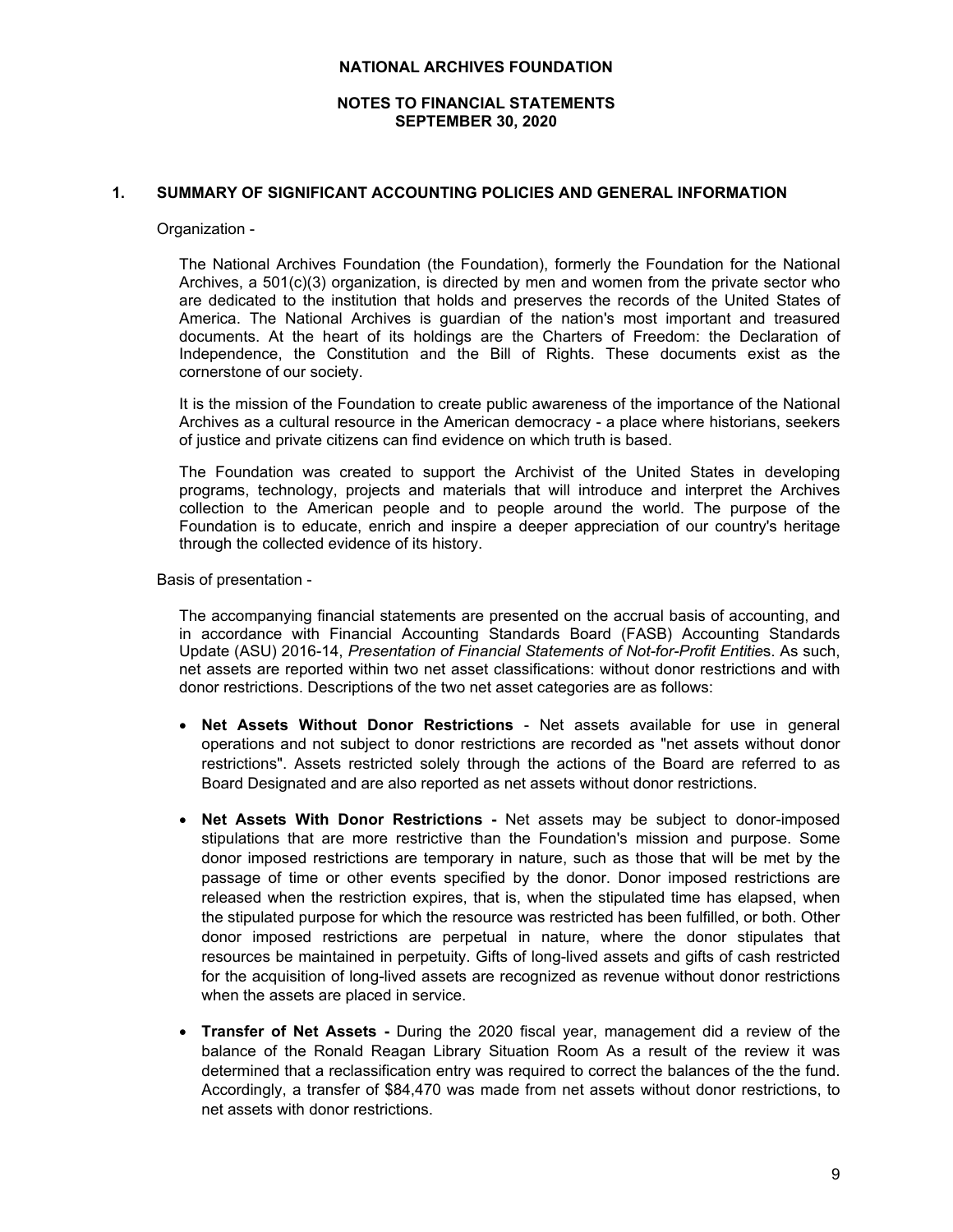#### **NOTES TO FINANCIAL STATEMENTS SEPTEMBER 30, 2020**

# **1. SUMMARY OF SIGNIFICANT ACCOUNTING POLICIES AND GENERAL INFORMATION (Continued)**

Basis of presentation (continued) -

The financial statements include certain prior year summarized comparative information in total but not by net asset class. Such information does not include sufficient detail to constitute a presentation in conformity with generally accepted accounting principles. Accordingly, such information should be read in conjunction with Foundation's financial statements for the year ended September 30, 2019, from which the summarized information was derived.

New accounting pronouncement adopted -

The Foundation adopted ASU 2018-08, Not-for-Profit Entities (Topic 958): *Clarifying the Scope and Accounting Guidance for Contributions Received and Contributions Made.* This guidance is intended to clarify and improve the scope and the accounting guidance for contributions received and contributions made. Key provisions in this guidance include clarification regarding the accounting for grants and contracts as exchange transactions or contributions, and improved guidance to better distinguish between conditional and unconditional contributions. The Foundation adopted the ASU using a modified prospective basis.

Cash and cash equivalents -

The Foundation considers all cash and other highly liquid investments with initial maturities of three months or less to be cash equivalents. Bank deposit accounts are insured by the Federal Deposit Insurance Corporation (FDIC) up to a limit of \$250,000. At times during the year, the Foundation maintains cash balances in excess of the FDIC insurance limits. Management believes the risk in these situations to be minimal.

#### Investments -

Investments are recorded at their readily determinable fair value. Realized and unrealized gains and losses are included in investment (loss) income, which is presented net of investment expenses paid to external investment advisors in the accompanying Statement of Activities and Change in Net Assets.

Investments acquired by gift are recorded at their fair value at the date of the gift. The Foundation's policy is to liquidate all gifts of investments as soon as possible after the gift.

Accounts receivable -

Accounts receivable are recorded at their net realizable value, which approximates fair value.

Pledges receivable -

Pledges receivable approximate fair value. The allowance for doubtful accounts is determined based upon an annual review of account balances, including the age of the balance and the historical experience with the customer. Pledges receivable that are expected to be collected in future years are recorded at fair value, measured as the present value of their future cash flows. The discounts on these amounts are computed using risk-adjusted interest rates applicable to the years in which the promises are received.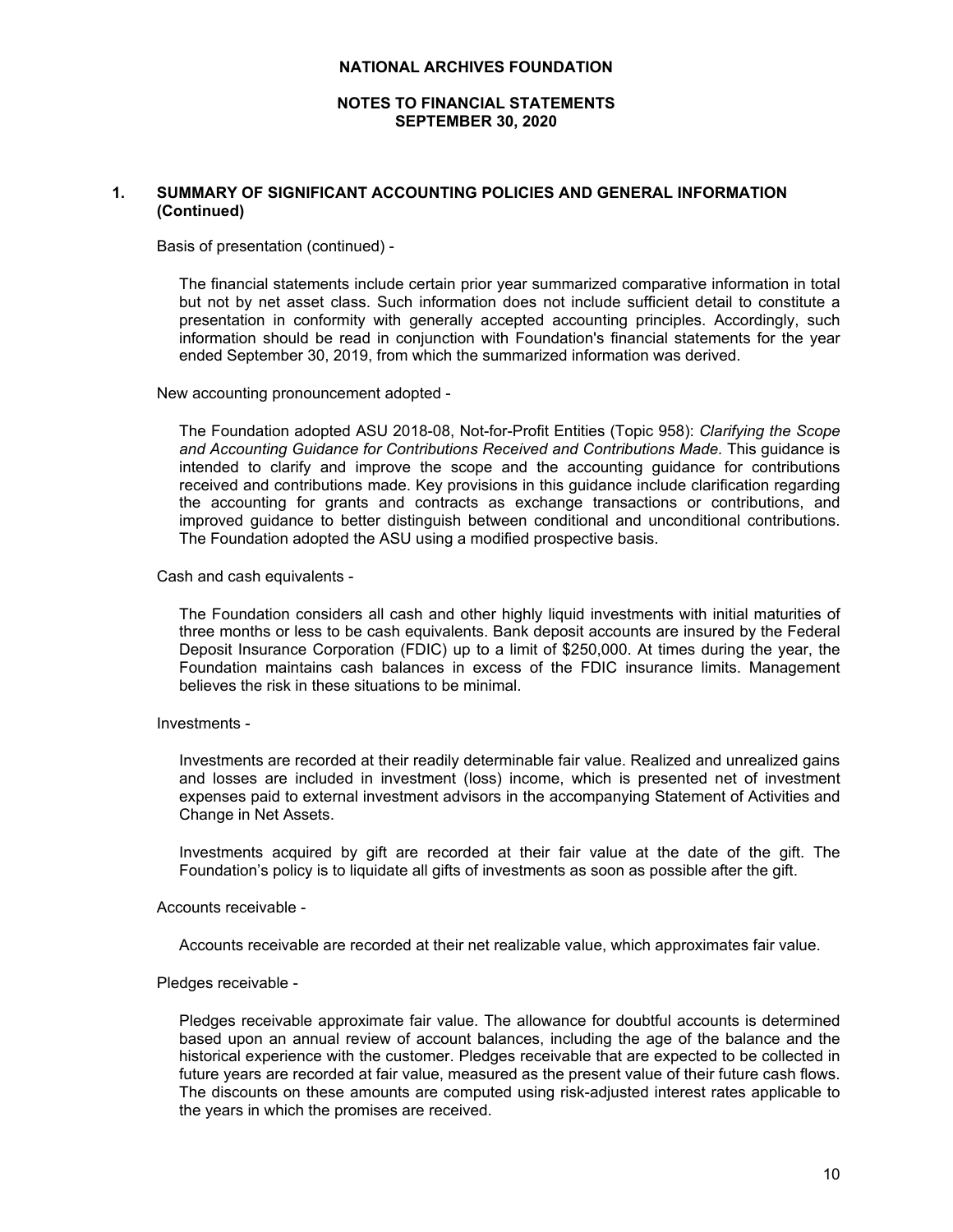### **NOTES TO FINANCIAL STATEMENTS SEPTEMBER 30, 2020**

# **1. SUMMARY OF SIGNIFICANT ACCOUNTING POLICIES AND GENERAL INFORMATION (Continued)**

Pledges receivable (continued) -

Amortization of the discounts is included in grants and contribution revenue. Conditional promises to give are not included as support until the conditions are substantially met. Management reviews grants and accounts receivable and estimates their allowance for doubtful accounts based on past history. At December 31, 2020, the balance in the allowance for doubtful accounts was \$4,200.

#### Fixed assets -

Fixed assets in excess of \$5,000 are stated at cost and are depreciated on a straight-line basis over the estimated useful lives of the related assets, generally three to five years. The cost of maintenance and repairs is recorded as expenses are incurred.

# Income taxes -

The Foundation is exempt from Federal income taxes under Section  $501(c)(3)$  of the Internal Revenue Code. The Foundation is not a private foundation.

#### Uncertain tax position -

For the year ended September 30, 2020, the Foundation has documented its consideration of FASB ASC 740-10, *Income Taxes*, that provides guidance for reporting uncertainty in income taxes and has determined that no material uncertain tax positions qualify for either recognition or disclosure in the financial statements.

#### Inventory -

Inventory consists of goods to be sold in their shop and is measured at the lower of cost and net realizable value using the first-in, first-out method of inventory under FASB ASU 2015-11 *Simplifying the Measurement of Inventory*.

#### Revenue recognition -

The majority of the Foundation's revenue is received through contributions and grants. Contributions and grants are recognized in the appropriate category of net assets in the period received. The Foundation performs an analysis of the individual contribution and grant to determine if the revenue streams follow the contribution rules or if they should be recorded as an exchange transaction depending upon whether the transactions are deemed reciprocal or nonreciprocal.

For contributions and grants qualifying under the contribution rules, revenue is recognized upon notification of the award and satisfaction of all conditions, if applicable. Conditional promises to give are not recognized until the conditions on which they depend are substantially met. Contributions and grants and contracts qualifying as contributions that are unconditional that have donor restrictions are recognized as "without donor restrictions" only to the extent of actual expenses incurred in compliance with the donor-imposed restrictions and satisfaction of time restrictions; such funds in excess of expenses incurred are shown as net assets with donor restrictions in the accompanying financial statements.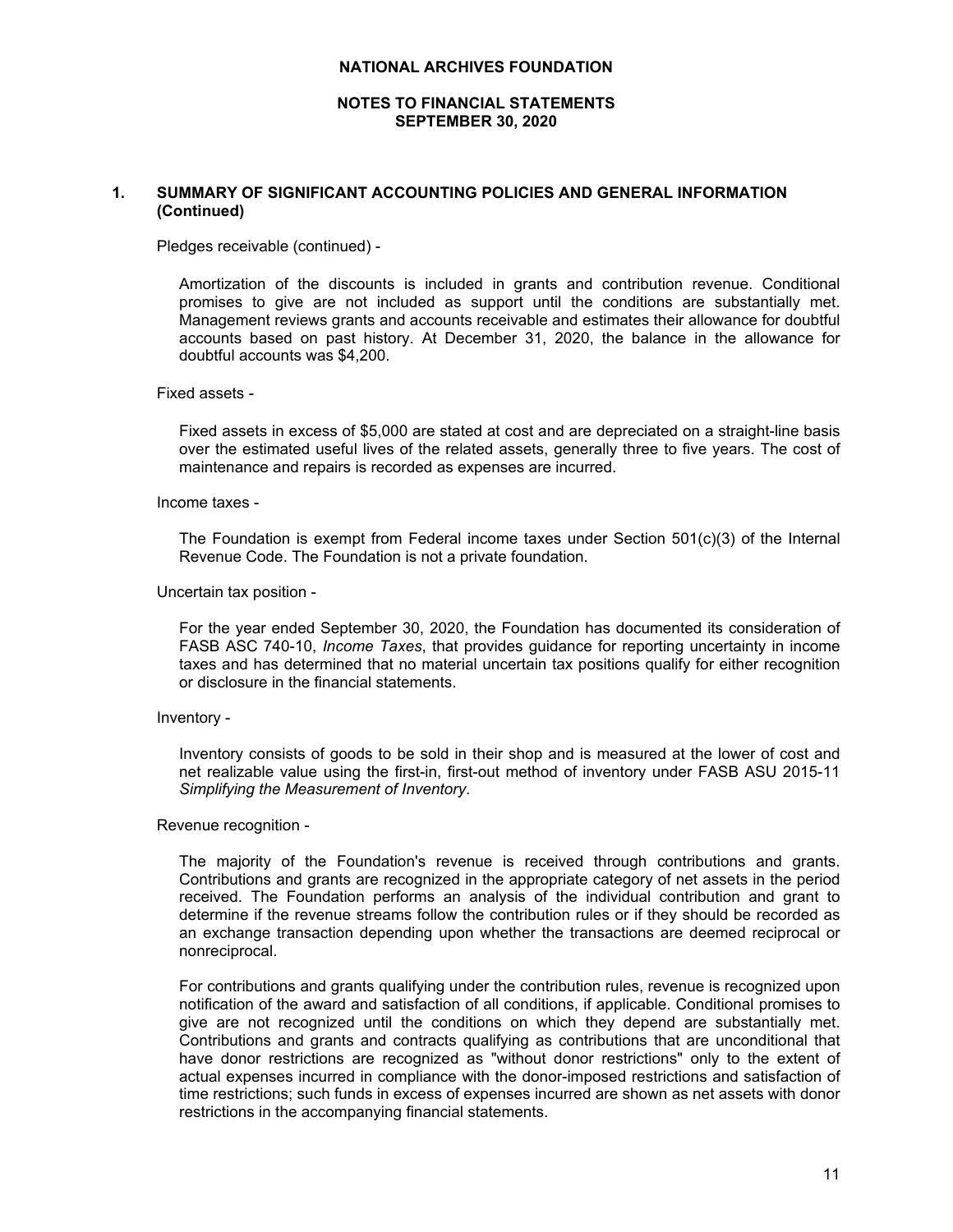### **NOTES TO FINANCIAL STATEMENTS SEPTEMBER 30, 2020**

### **1. SUMMARY OF SIGNIFICANT ACCOUNTING POLICIES AND GENERAL INFORMATION (Continued)**

Revenue recognition (continued) -

Grant agreements qualifying as conditional contributions contain a right of return and a barrier. Revenue is recognized when the condition or conditions are satisfied. Most grant awards are for direct and indirect program costs. These transactions are nonreciprocal and classified as conditional and are recognized as contributions when the revenue becomes unconditional.

Typically, these agreements also contain a right of return or right of release from obligation provision and the entity has limited discretion over how funds transferred should be spent. As such, the Foundation recognizes revenue for these conditional contributions when the related barrier has been overcome (generally, when qualifying expenditures are incurred). The Foundation did not have any grants or contracts that were classified as conditional.

Gala contributions -

The Foundation receives contributions for their annual gala. A portion of the contribution is tax deductible and the balance is for seats and other goods at the gala. If the gala takes place during the year ended September 30, 2020, the contributions are recognized as contributions without donor restrictions and the cost of the seat is recorded as gala revenue. If the gala falls outside of the year ended September 30, 2020, the contributions will be restricted for time and the revenue will be deferred until the gala takes place.

Contributed goods and services -

Contributed goods and services consist of donated office space, legal services, advertising and other goods and services. Contributed goods and services are recorded at fair market value as of the date of the gift.

Membership revenue -

The Foundation recognizes member dues as revenue in the year the membership payment is received.

Use of estimates -

The preparation of financial statements in conformity with accounting principles generally accepted in the United States of America requires management to make estimates and assumptions that affect the reported amounts of assets and liabilities at the date of the financial statements and the reported amounts of revenue and expenses during the reporting period. Accordingly, actual results could differ from those estimates.

Functional allocation of expenses -

The costs of providing the various programs and other activities have been summarized on a functional basis in the Statement of Activities and Change in Net Assets. Accordingly, certain costs have been allocated among the programs and supporting services benefited.

Expenses directly attributed to a specific functional area of the Foundation are reported as direct expenses to the programmatic area and those expenses that benefit more than one function are allocated on a basis of estimated time and effort or other reasonable basis.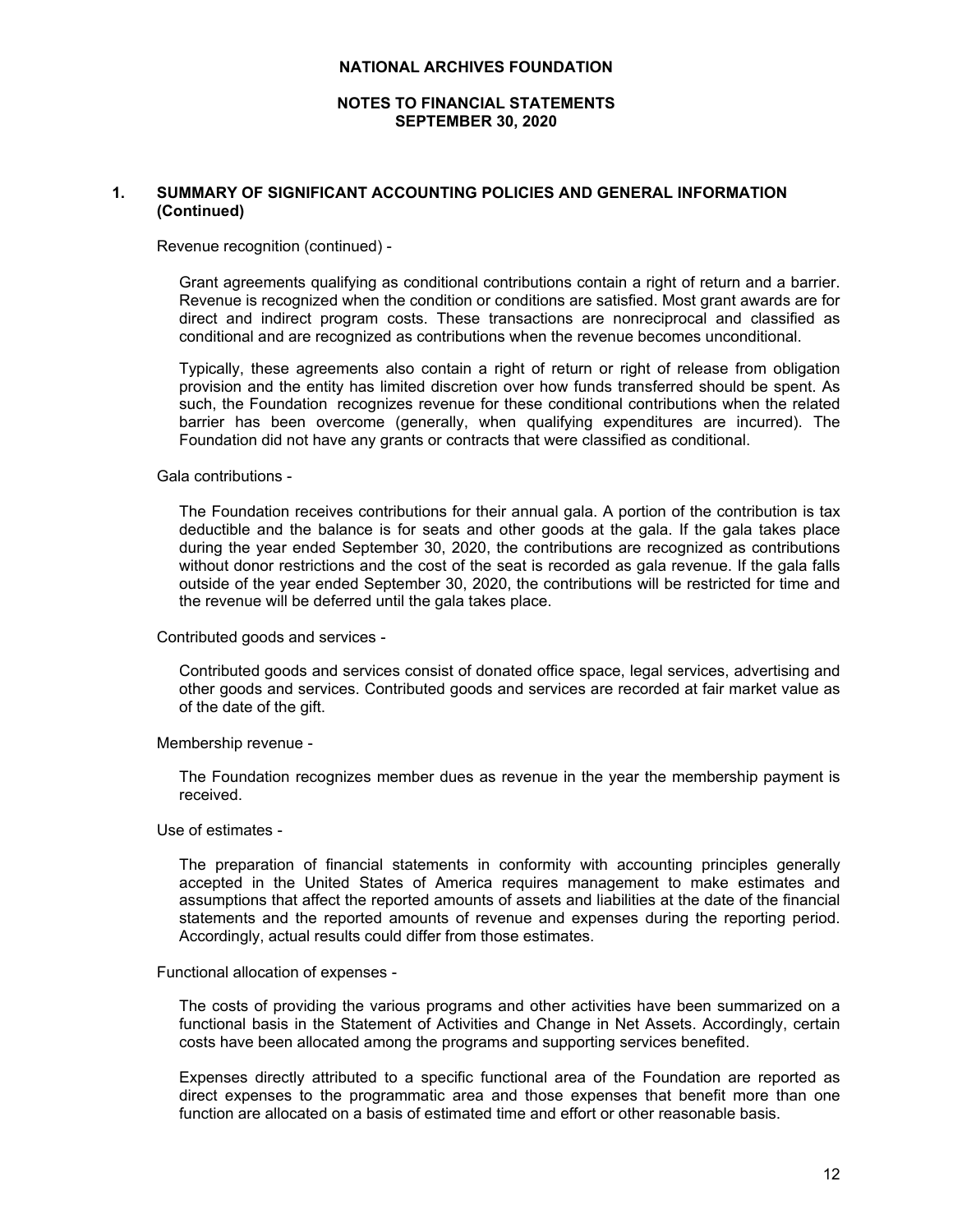### **NOTES TO FINANCIAL STATEMENTS SEPTEMBER 30, 2020**

# **1. SUMMARY OF SIGNIFICANT ACCOUNTING POLICIES AND GENERAL INFORMATION (Continued)**

Risks and uncertainties -

The Foundation invests in various investment securities. Investment securities are exposed to various risks such as interest rates, market and credit risks.

Due to the level of risk associated with certain investment securities, it is at least reasonably possible that changes in the values of investment securities will occur in the near term and that such changes could materially affect the amounts reported in the accompanying financial statements.

Fair value measurement -

The Foundation adopted the provisions of FASB ASC 820, *Fair Value Measurement*. FASB ASC 820 defines fair value, establishes a framework for measuring fair value, establishes a fair value hierarchy based on the quality of inputs (assumptions that market participants would use in pricing assets and liabilities, including assumptions about risk) used to measure fair value, and enhances disclosure requirements for fair value measurements. The Foundation accounts for a significant portion of its financial instruments at fair value or considers fair value in their measurement.

Economic uncertainties -

On March 11, 2020, the World Health Organization declared the Coronavirus disease (COVID-19) a global pandemic. As a result of the spread of COVID-19, economic uncertainties have arisen which may negatively impact the Foundation's operations. The overall potential impact is unknown at this time.

New accounting pronouncements not yet adopted -

FASB issued Accounting Standards Update (ASU) 2014-09, *Revenue from Contracts with Customers* (Topic 606), as amended. The ASU provides a framework for recognizing revenue and is intended to improve comparability of revenue recognition practices across for-profit and non-profit entities. During 2020, the FASB delayed the implementation date under ASU 2020- 05 for an additional year. Organizations may elect to adopt the guidance for annual reporting periods beginning after December 15, 2019 and for interim periods within annual reporting periods beginning after December 15, 2020. Early adoption is still permitted.

FASB issued ASU 2019-01, *Leases* (Topic 842). The ASU changes the accounting treatment for operating leases by requiring recognition of a lease asset and lease liability at the present value of the lease payments in the Statement of Financial Position and disclosure of key information about leasing arrangements. During 2020, the FASB issued ASU 2020-05 and delayed the implementation date by one year. The ASU is effective for non public entities beginning after December 15, 2021. Early adoption is still permitted. The ASU can be applied at the beginning of the earliest period presented using a modified retrospective approach or applied at the beginning of the period of adoption recognizing a cumulative-effect adjustment.

The Foundation plans to adopt the new ASUs at the required implementation dates and management is currently in the process of evaluating the adoption method and the impact of the new standard on its accompanying financial statements.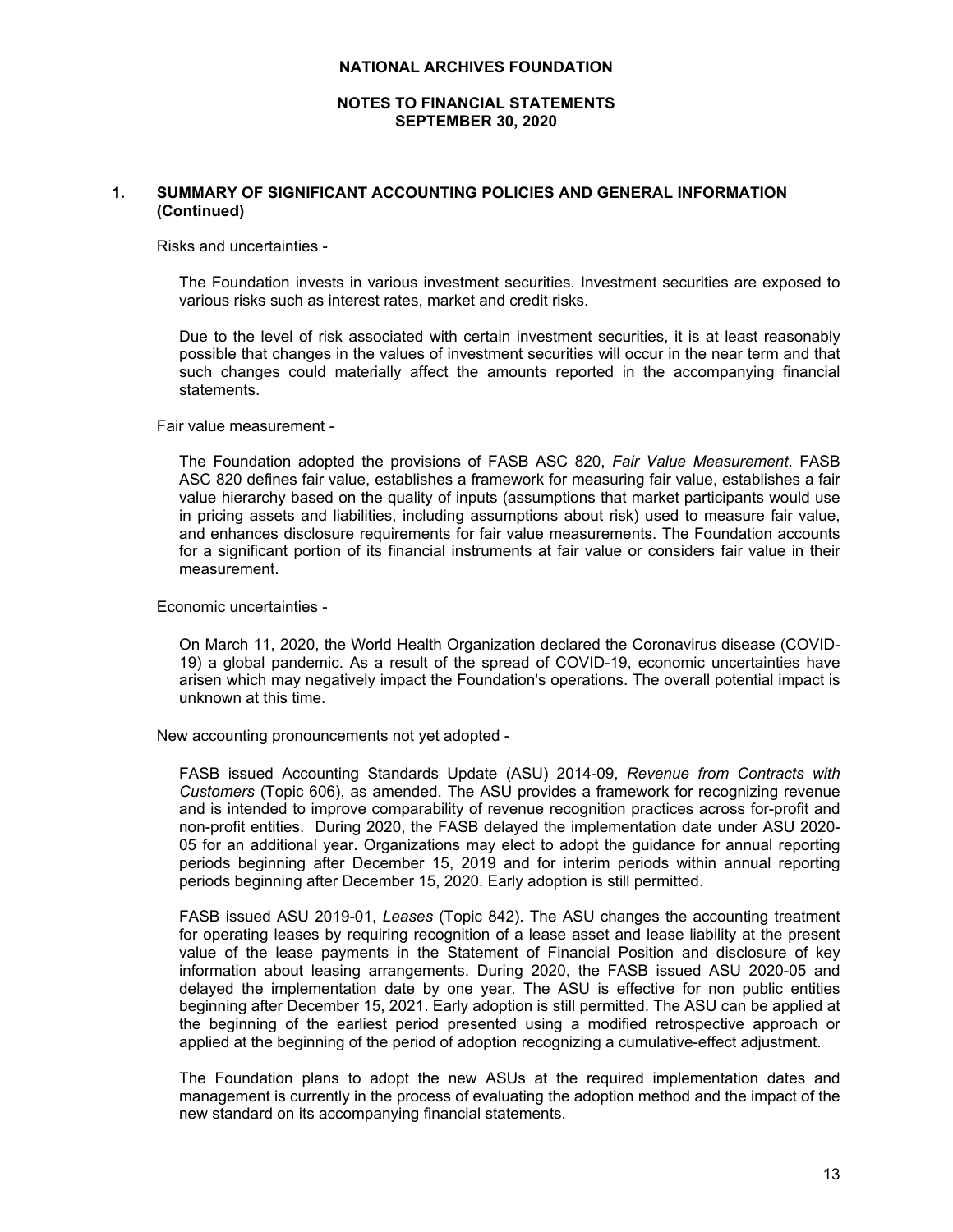# **NOTES TO FINANCIAL STATEMENTS SEPTEMBER 30, 2020**

# **2. INVESTMENTS**

| Investments consisted of the following at September 30, 2020:                      | <b>Fair Value</b>                                    |
|------------------------------------------------------------------------------------|------------------------------------------------------|
| Stocks, options and exchange traded funds<br>Mutual funds                          | \$<br>4,270,968<br>2,106,294                         |
| TOTAL INVESTMENTS, NET                                                             | \$6,377,262                                          |
| Included in investment income are the following:                                   |                                                      |
| Interest and dividends<br>Unrealized gain<br>Realized gain<br>Less investment fees | \$<br>145.190<br>10.618<br>86,327<br><u>(41,337)</u> |
| TOTAL INVESTMENT INCOME                                                            | 200.798                                              |

# **3. PLEDGES RECEIVABLE**

All pledges receivable are considered to be collectible within one year, unless otherwise stated by the donor. Pledges that will not be collected within one year have been discounted using an interest rate of 3.25% at September 30, 2020.

Following is a summary, by years, of pledges receivable, net of an allowance for doubtful accounts, as of September 30, 2020:

| Year Ending September 30, | <b>Discounted</b><br><b>Balance</b> | <b>Allowance</b> |   | <b>Net</b>       |
|---------------------------|-------------------------------------|------------------|---|------------------|
| 2020<br>2021              | 75.000<br>64,922                    | 2.250<br>1.950   |   | 72,750<br>62,972 |
|                           | 139,922                             | 4,200            | ъ | 135,722          |

# **4. LOAN PAYABLE**

On May 5, 2020, the Foundation received loan proceeds in the amount of \$457,255 under the Paycheck Protection Program. The promissory note calls for monthly principal and interest payments amortized over the term of the promissory note with a deferral of payments for the first six months. Under the Coronavirus Aid, Relief, and Economic Security Act (CARES Act), the promissory note may be forgiven by the Small Business Administration in whole or in part. The Foundation intends to use the proceeds for purposes consistent with the Paycheck Protection Program and believes that its use of the loan proceeds will meet the conditions for forgiveness of the loan.

The Foundation intends to apply for forgiveness after completing the 24 week period. If forgiveness is granted, the Foundation will record revenue from debt extinguishment during the period that forgiveness was approved. Subsequent to year-end, the loan was forgiven.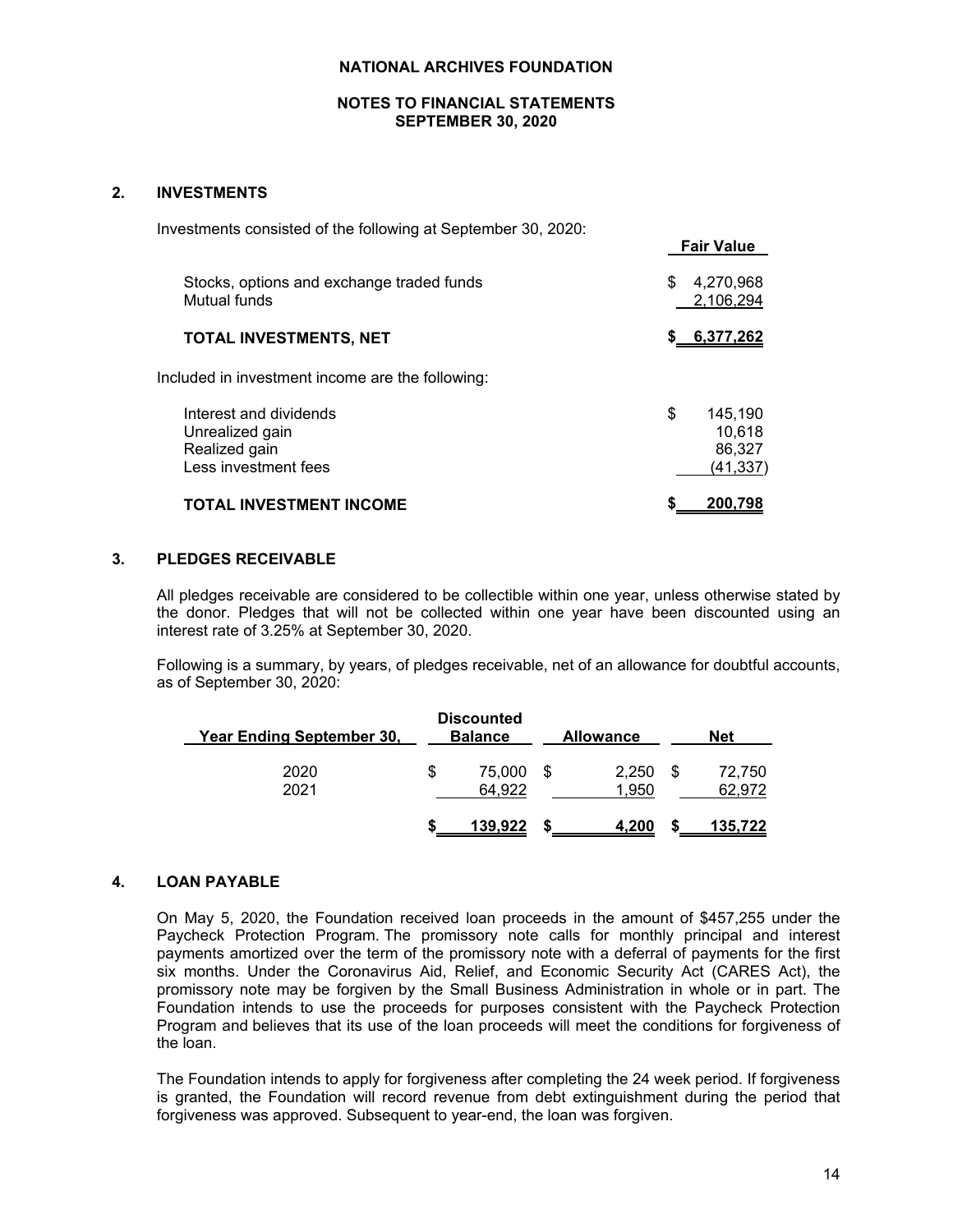### **NOTES TO FINANCIAL STATEMENTS SEPTEMBER 30, 2020**

# **4. LOAN PAYABLE (Continued)**

Principal payments as stated in the promissory note are due as follows unless otherwise forgiven:

# **Year Ending September 30,**

| 2021 | S. | 209,575 |
|------|----|---------|
| 2022 |    | 228,627 |
| 2023 |    | 19,053  |
|      |    |         |

**\$ 457,255**

# **5. NET ASSETS WITH DONOR RESTRICTIONS**

Net assets with donor restrictions consist of the following at September 30, 2020:

| IFT ACCETS WITH BONOR RESTRICTIONS              |                 |
|-------------------------------------------------|-----------------|
| Ronald Reagan Library                           | 2,750,000       |
| Endowment to be invested in perpetuity:         |                 |
| Subject to passage of time                      | 20,000          |
| Subtotal                                        | 2,252,505       |
|                                                 |                 |
|                                                 |                 |
| <b>Rights and Justice Fund</b>                  | 5,000           |
| <b>Women's Exhibition</b>                       | 19,355          |
| Education                                       | 50,500          |
| Ronald Reagan Library "Situation Room" Programs | 114,450         |
| Women's Research                                | 226,354         |
| <b>Exhibition - Sports</b>                      | 300,000         |
| Ronald Reagan Library - Endowment earnings      |                 |
|                                                 | 442,953         |
| Capital Campaign                                | \$<br>1,093,893 |
| Subject to expenditure for specified purpose:   |                 |

**TOTAL NET ASSETS WITH DONOR RESTRICTIONS \$ 5,022,505**

The following net assets with donor restrictions were released from donor restrictions by incurring expenses (or through the passage of time) which satisfied the restricted purposes specified by the donors:

| Purpose restrictions accomplished:                      |               |
|---------------------------------------------------------|---------------|
| Passage of time                                         | \$<br>380,801 |
| <b>Digitization Grant</b>                               | 354,000       |
| Ronald Reagan Library "Situation Room" Programs         | 298,822       |
| <b>Special Events</b>                                   | 227,500       |
| <b>Women's Exhibition</b>                               | 61,915        |
| Capital Campaign                                        | 48,047        |
| <b>Hearst Grant</b>                                     | 35,000        |
| Ronald Reagan Library - Appropriations For Expenditures | 20,070        |
| DC Microgrant                                           | 5,540         |
|                                                         |               |

### **TOTAL NET ASSETS RELEASED FROM DONOR RESTRICTIONS \$ 1,431,695**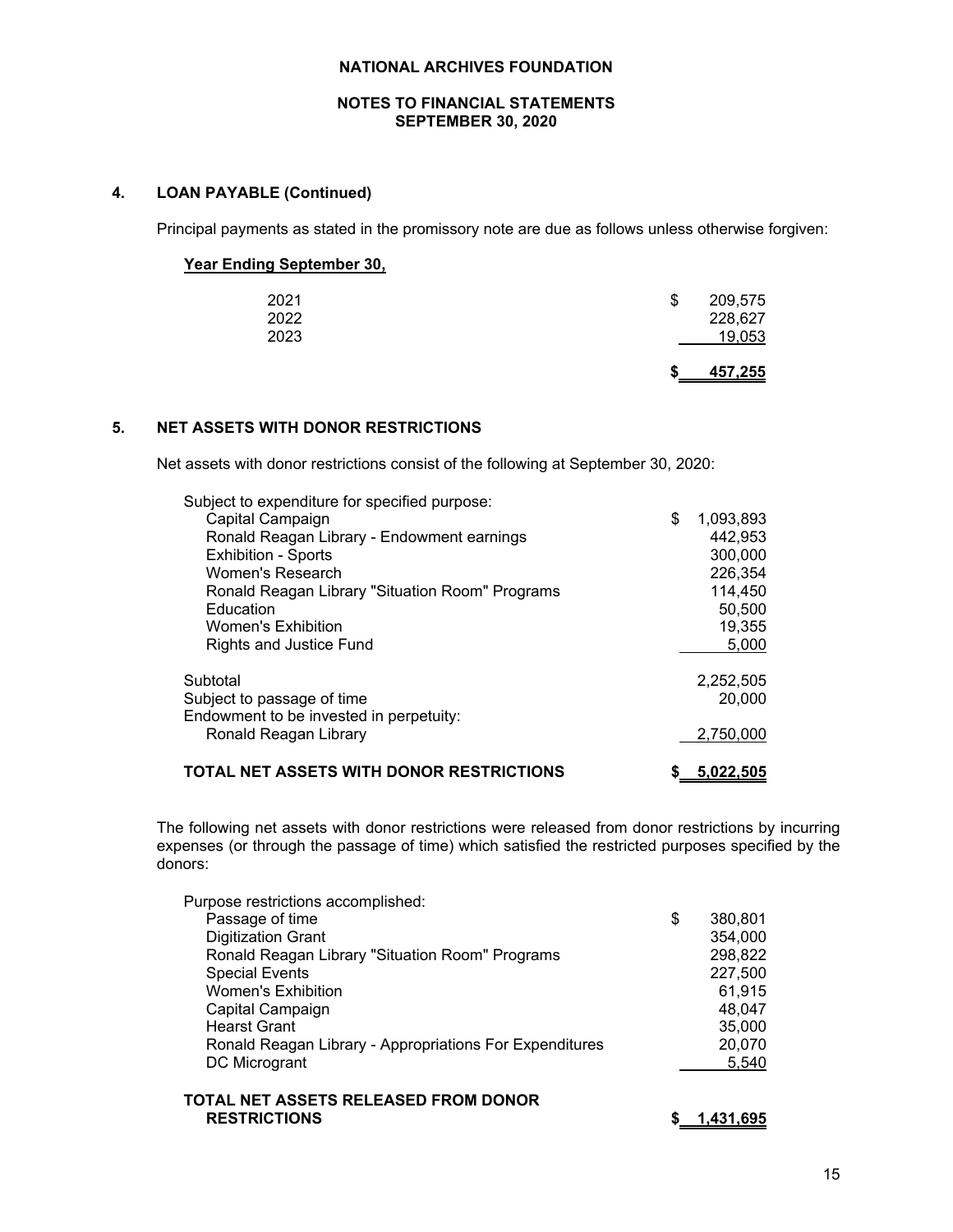# **NOTES TO FINANCIAL STATEMENTS SEPTEMBER 30, 2020**

### **6. LINE OF CREDIT**

The Foundation has a line of credit with Wells Fargo. The total value of the line is based on the balance of their investment account with Wells Fargo. As of September 30, 2020, the outstanding balance on the line of credit was \$543,729. The line is secured by cash and investments held in accounts at the same financial institution.

# **7. LIQUIDITY AND AVAILABILITY**

Financial assets available for use for general expenditures within one year of the Statement of Financial Position date comprise the following:

| Cash and cash equivalents<br>Investments                                                                                | S | 1,072,218<br>6,377,262   |
|-------------------------------------------------------------------------------------------------------------------------|---|--------------------------|
| Current portion of pledges receivable                                                                                   |   | 72,750                   |
| Subtotal financial assets available within one year<br>Less: Donor restricted funds, net net assets restricted for time |   | 7,522,230<br>(5,002,505) |
|                                                                                                                         |   |                          |

# **FINANCIAL ASSETS AVAILABLE TO MEET CASH NEEDS FOR GENERAL EXPENDITURES WITHIN ONE YEAR \$ 2,519,725**

The Foundation has a policy to structure its financial assets to be available and liquid as its obligations become due. As of September 30, 2020, the Foundation has financial assets equal to approximately six months of operating expenses.

# **8. CONTRIBUTED GOODS AND SERVICES**

The Foundation recognized contributed goods and services revenue of \$996,947 in 2020. To properly reflect expenses, the contributions have also been reflected in the appropriate natural expense category in the Statement of Functional Expenses.

Contributed goods and services consisted of the following at September 30, 2020:

| Occupancy<br>Legal<br>Advertising<br>Other goods and services                                                                                    | \$<br>363,190<br>225,587<br>83,362<br>324,808                               |
|--------------------------------------------------------------------------------------------------------------------------------------------------|-----------------------------------------------------------------------------|
| <b>TOTAL CONTRIBUTED GOODS AND SERVICES</b>                                                                                                      | 996,947                                                                     |
| The following areas benefited from the contributed goods and services:                                                                           |                                                                             |
| <b>Archives Shop</b><br><b>General and Administrative</b><br>Fundraising<br><b>Theater Programs</b><br>Museum<br>Education<br><b>Exhibitions</b> | \$<br>409,374<br>296,902<br>134,550<br>51,628<br>37,283<br>36,975<br>30,235 |
| <b>TOTAL CONTRIBUTED GOODS AND SERVICES</b>                                                                                                      | 996,947                                                                     |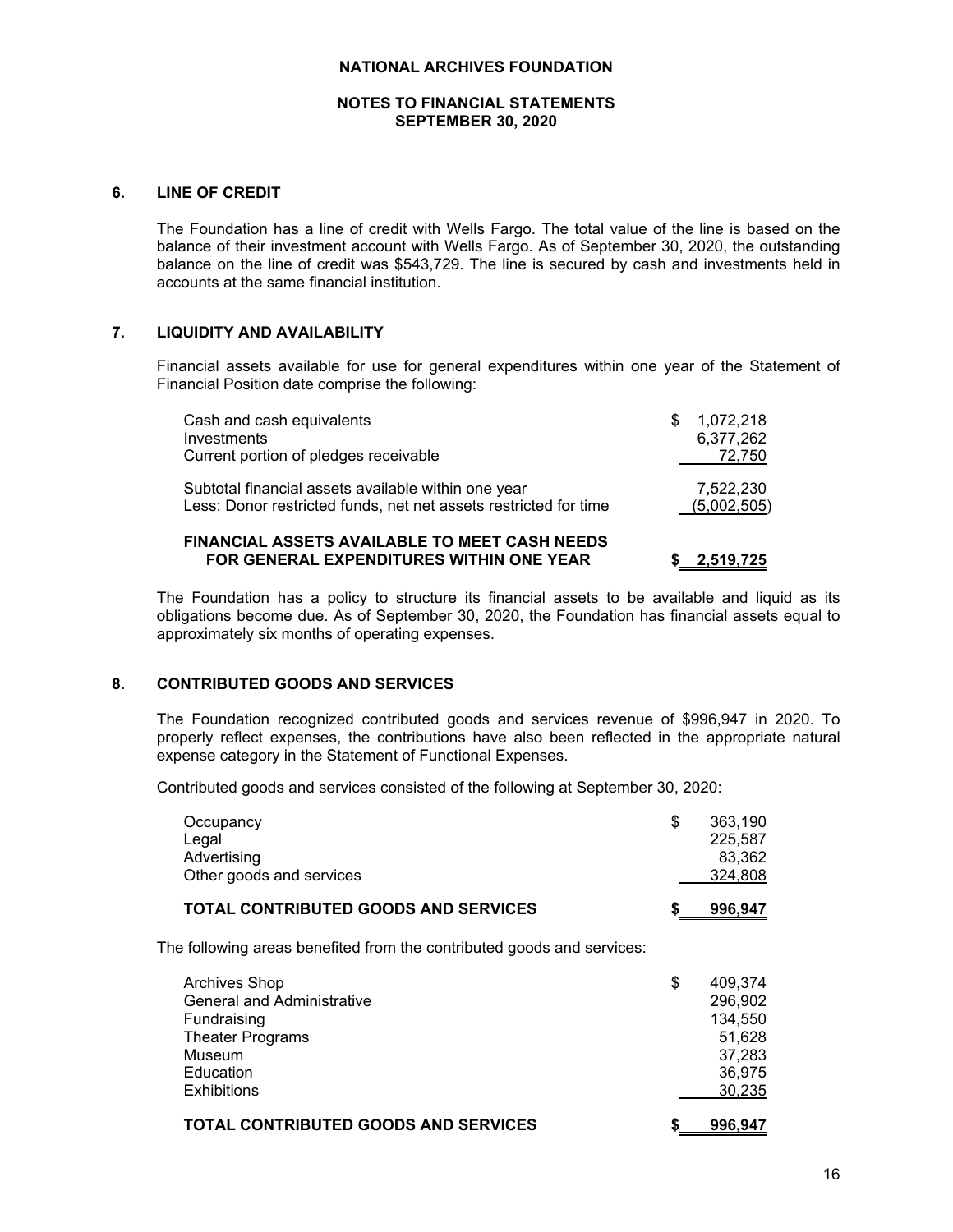# **NOTES TO FINANCIAL STATEMENTS SEPTEMBER 30, 2020**

### **9. PENSION PLAN**

The Foundation offers a 401(k) plan for all eligible employees. All full-time employees are eligible to participate in the Plan after six months of employment at the Foundation. The Foundation matches all contributions up to five percent. For the year ended September 30, 2020, the Foundation contributed \$57,255 to the Plan.

# **10. ADVERTISING**

The Foundation does significant advertising to promote the National Archives. The advertisements are done in visitor's guides and in Metro stations, as well as over the radio. In 2020, the Foundation spent \$205,795 on advertisements. All costs associated with advertising are expensed in the year they are incurred.

Included in the above mentioned amount, the Foundation received donated services related to advertising valued at \$83,362. This amount is reflected in advertising expense in the Statement of Functional Expenses.

# **11. ENDOWMENT**

The Foundation's endowment consists of donor-restricted endowment funds and funds designated by the Board of Directors to function as endowments. As required by GAAP, net assets associated with endowment funds, including funds designated by the Board of Directors to function as endowments, are classified and reported based on the existence or absence of donor-imposed restrictions. The Board of Directors has interpreted the Uniform Prudent Management of Institutional Funds Act (UPMIFA) as allowing the Foundation to appropriate for expenditures or accumulate so much of an endowment fund as the Foundation determines is prudent for the uses, benefits, purposes and duration for which the endowment fund is established, subject to the intent of the donor as expressed in the gift instrument.

Unless stated otherwise in the gift instrument, the assets in an endowment fund shall be donorrestricted assets until appropriated for expenditure by the Board of Directors. As a result of this interpretation, the Foundation has not changed the way permanently restricted net assets are classified. See Note 1 for further information on net asset classification. The remaining portion of the donor-restricted net assets is classified as temporarily restricted net assets until those amounts are appropriated for expenditure in a manner consistent with the standard of prudence prescribed by UPMIFA.

In accordance with UPMIFA, the Foundation considers the following factors in making a determination to appropriate or accumulate donor-restricted endowment funds:

- The duration and preservation of the fund;
- The purpose of the Foundation and the donor-restricted endowment fund;
- General economic conditions and the possible effect of inflation and deflation;
- The expected total return from income and the appreciation of investments; and
- Investment policies of the Foundation.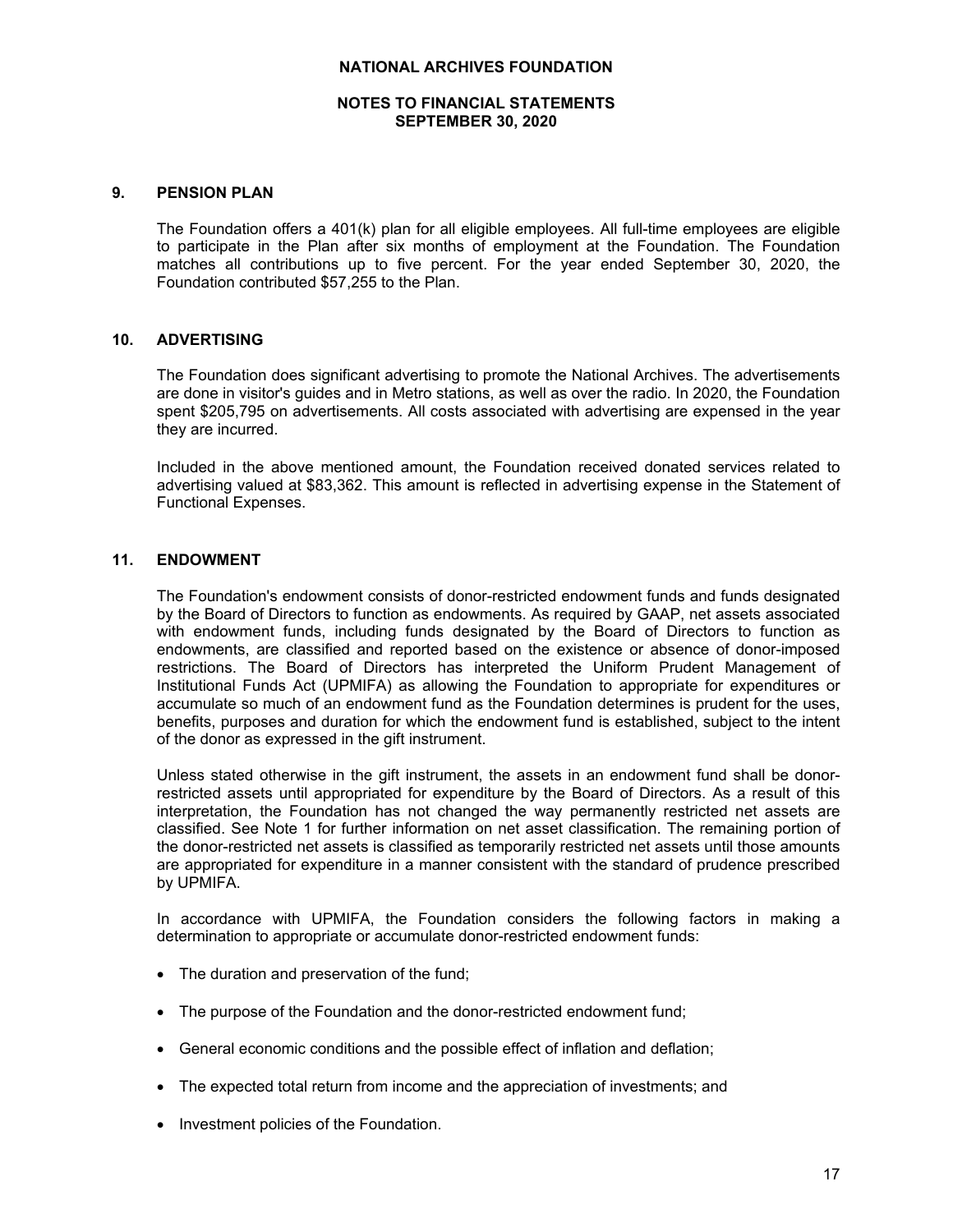# **NOTES TO FINANCIAL STATEMENTS SEPTEMBER 30, 2020**

# **11. ENDOWMENT (Continued)**

Endowment net asset composition by type of fund as of September 30, 2020:

|                                                                 | <b>With Donor</b><br><b>Restrictions</b> |
|-----------------------------------------------------------------|------------------------------------------|
| Donor-Restricted Endowment Funds<br><b>Accumulated Earnings</b> | 2.750.000<br>SS.<br>442.953              |
| <b>TOTAL FUNDS</b>                                              | \$3,192,953                              |

Changes in endowment net assets for the year ended September 30, 2020:

|                                                   | <b>With Donor</b><br><b>Restrictions</b> |  |  |  |
|---------------------------------------------------|------------------------------------------|--|--|--|
| Endowment net assets, beginning of year           | 3,025,511                                |  |  |  |
| Investment return:                                | S                                        |  |  |  |
| Investment income                                 | 187.512                                  |  |  |  |
| Appropriation of endowment assets for expenditure | (20,070)                                 |  |  |  |
| <b>ENDOWMENT NET ASSETS, END OF YEAR</b>          | 3,192,953                                |  |  |  |

Funds with Deficiencies -

From time to time, the fair value of assets associated with individual donor-restricted endowment funds may fall below the level that the donor or UPMIFA requires the organization to retain as a fund of perpetual duration. These deficiencies resulted from unfavorable market fluctuations that occurred after the investment of new contributions for donor-restricted endowment funds and continued appropriates for certain programs that was deemed prudent by the Board of Directors. There were no funds with deficiencies at September 30, 2020.

Return Objectives and Risk Parameters -

The Foundation has adopted investment and spending policies for endowment assets that attempt to provide a predictable stream of funding to programs supported by its endowment while seeking to maintain the purchasing power of the endowment assets. Endowment assets include those assets of donor-restricted funds that the organization must hold in perpetuity or for a donor-specified period(s) as well as Board-designated funds.

Under this policy, as approved by the Board of Directors, the endowment assets are invested in a manner that is intended to produce results that exceed the price and yield results of the S&P 500 index while assuming a moderate level of investment risk. The Foundation expects its endowment funds, over time, to provide an average rate of return of approximately 5% annually. Actual returns in any given year may vary from this amount.

Strategies Employed for Achieving Objectives -

To satisfy its long-term rate-of-return objectives, the Foundation relies on a total return strategy in which investment returns are achieved through both capital appreciation (realized and unrealized) and current yield (interest and dividends). The Foundation targets a diversified asset allocation that places a greater emphasis on equity-based investments to achieve its long-term return objectives within prudent risk constraints.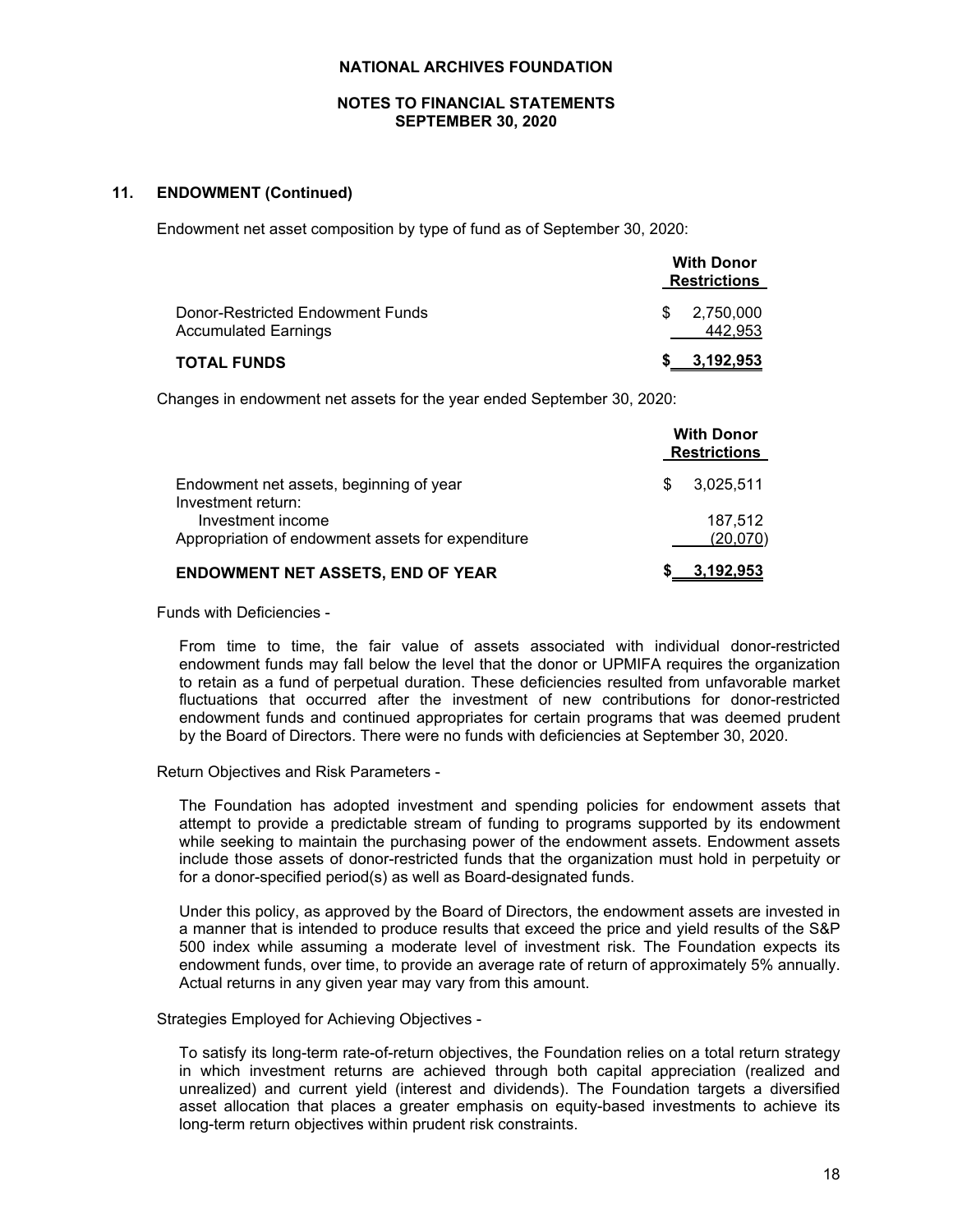### **NOTES TO FINANCIAL STATEMENTS SEPTEMBER 30, 2020**

# **11. ENDOWMENT (Continued)**

Spending Policy and How the Investment Objectives Relate to Spending Policy -

The Foundation has an endowment spending policy in place based on actual annual earnings from the endowment. Annually, the board will review and determine any amount from gross earnings to be used as part of its annual budget.

This is consistent with the Foundation's objective to maintain the purchasing power of the endowment assets held in perpetuity or for a specified term as well as to provide additional real growth through new gifts and investment return.

# **12. FAIR VALUE MEASUREMENT**

In accordance with FASB ASC 820, *Fair Value Measurement*, the Foundation has categorized its financial instruments, based on the priority of the inputs to the valuation technique, into a threelevel fair value hierarchy. The fair value hierarchy gives the highest priority to quoted prices in active markets for identical assets or liabilities (Level 1) and the lowest priority to unobservable inputs (Level 3). If the inputs used to measure the financial instruments fall within different levels of hierarchy, the categorization is based on the lowest level input that is significant to the fair value measurement of the instrument. Investments recorded in the Statement of Financial Position are categorized based on the inputs to valuation techniques as follows:

**Level 1.** These are investments where values are based on unadjusted quoted prices for identical assets in an active market the Foundation has the ability to access.

**Level 2.** These are investments where values are based on quoted prices for similar instruments in active markets, quoted prices for identical or similar instruments in markets that are not active, or model-based valuation techniques that utilize inputs that are observable either directly or indirectly for substantially the full-term of the investments.

**Level 3.** These are investments where inputs to the valuation methodology are unobservable and significant to the fair value measurement.

Following is a description of the valuation methodology used for investments measured at fair value. There have been no changes in the methodologies used at September 30, 2020.

- *Stocks, options and exchange traded funds* Valued at the closing price reported on the active market in which the individual securities are traded.
- *Mutual funds* Valued at the daily closing price as reported by the fund. Mutual funds held by the Foundation are open-end mutual funds that are registered with the SEC. These funds are required to publish their daily net asset value (NAV) and to transact at that price. The mutual funds held by the Foundation are deemed to be actively traded.

The table below summarizes, by level within the fair value hierarchy, the Foundation's investments as of September 30, 2020:

|                                                     | Level 1                   | Level 2 | Level 3        | Total                    |
|-----------------------------------------------------|---------------------------|---------|----------------|--------------------------|
| <b>Asset Class:</b><br>Stocks, options and exchange |                           |         |                |                          |
| traded funds<br>Mutual funds                        | 4,270,968 \$<br>2,106,294 | $\sim$  | $\blacksquare$ | \$4,270,968<br>2.106.294 |
| <b>TOTAL</b>                                        | \$6,377,262               |         |                | 6,377,262                |